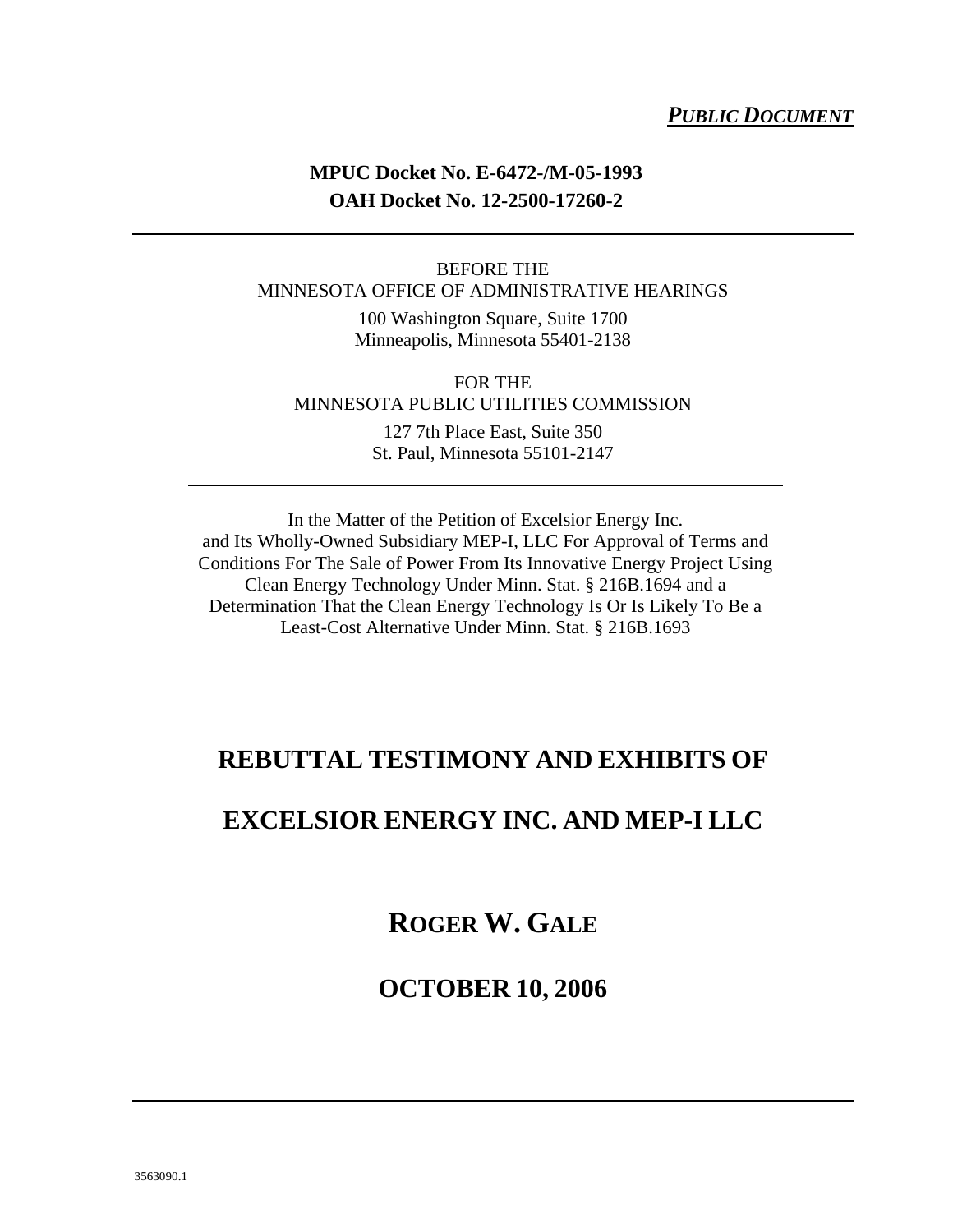#### **EXCELSIOR ENERGY, INC.**

# **BEFORE THE MINNESOTA PUBLIC UTILITIES COMMISSION**

#### **PREPARED REBUTTAL TESTIMONY OF**

#### **ROGER W. GALE**

#### **I. INTRODUCTION AND QUALIFICATIONS**

#### **Q Please state your name.**

A My name is Roger W. Gale.

#### **Q By whom are you employed and what is your position?**

A I am the President and CEO of GF Energy, an electric power policy and consulting firm. We are experts on global power markets, technologies, public policy and energy policy matters.

#### **Q For whom are you testifying?**

A I am testifying on behalf of MEP-I LLC and Excelsior Energy Inc. (collectively "Excelsior"), the developers of the Mesaba Energy Project (the "Project").

#### **Q Please summarize your qualifications and experience.**

A I have served in the U.S. Department of Energy ("DOE") as Assistant to the Secretary of Energy, held a senior position in the Environmental Protection Agency, headed external affairs at the Federal Energy Regulatory Commission ("FERC"), and currently serve on the board of the U.S. Energy Association and three New York Stock Exchange companies. I have extensive experience in power market strategy and design, power purchase agreement structures, utility regulation, the formulation and implementation of Federal and state energy policy initiatives and financial markets. In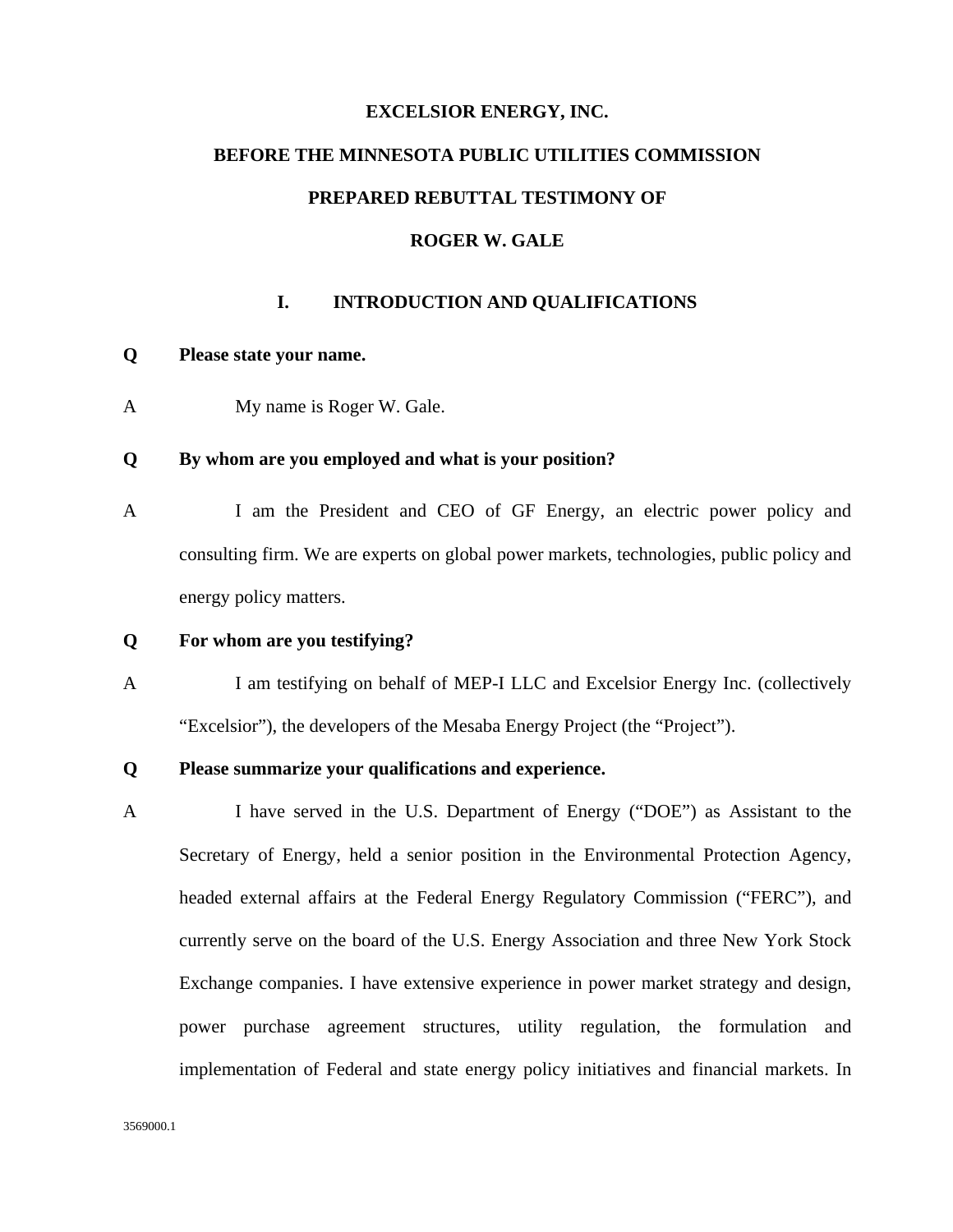2005, our firm researched and produced a report—*The Role of Competitive Procurement and Debt Equivalency*—for the Electric Power Supply Association which deals with many of the issues raised by Northern States Power Company ("NSP") d/b/a Xcel Energy for consideration by the Minnesota Public Utilities Commission (the "Commission"). I have a PhD from the University of California, Berkeley. This is the first time I have served as an expert witness, and I am doing so because this is an important case, the outcome of which will have an important impact on Integrated Gasification Combined Cycle ("IGCC") and on the future of power purchase agreements for larger projects. My resume is attached as Exhibit RWG-1 to this testimony.

#### **II. PURPOSE OF TESTIMONY**

#### **Q What is the purpose of your testimony in this proceeding?**

 A The purpose of my testimony is, on behalf of Excelsior, to respond to the Direct Testimony and Schedules of NSP, witnesses Karen T. Hyde, John J. Reed, and George E. Tyson III. I will also respond generally to the Direct Testimony and Schedules of Department of Commerce witness Dr. Eilon Amit. As my testimony reflects, the Commission is faced with an opportunity to meet national energy goals and benefit Minnesota by moving the Mesaba Energy Project and IGCC technology forward. Also, the development of the project by an independent power producer strongly benefits NSP and its ratepayers. The industry has long recognized that power purchase agreements ("PPAs") inherently mitigate risks to utilities and ratepayers by having power plant developers and owners accept some risks that utilities must otherwise assume if they were building a power plant. The Mesaba 1 Power Purchase Agreement (the "Mesaba 1 PPA") mitigates risks exactly as do other PPAs, but does so in the context of a baseload IGGC facility in a manner that is not detrimental to NSP. In doing so, the Mesaba 1 PPA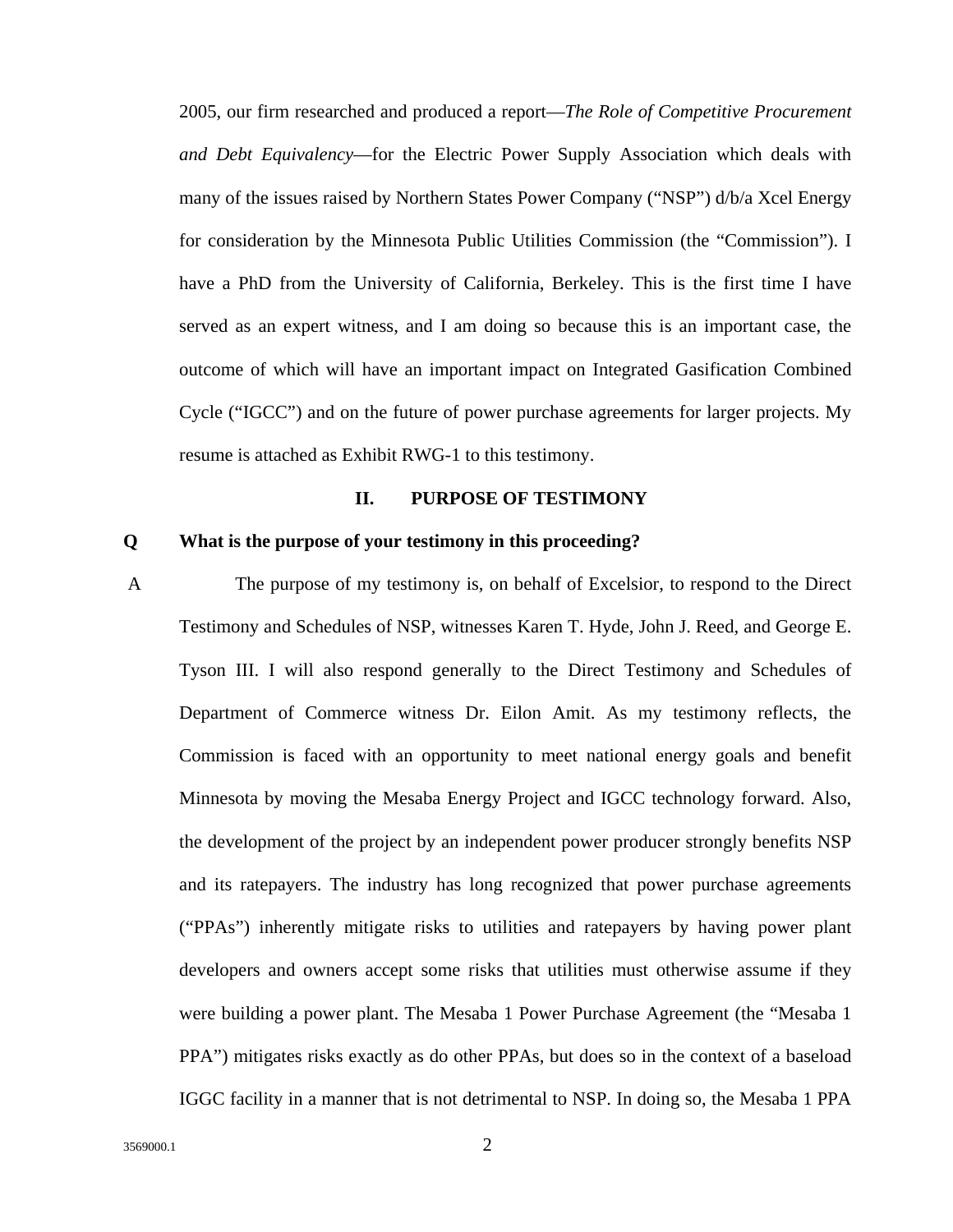reflects the realities of the new developments we are seeing in the current PPAs for this and similar plants and, as expected, is therefore unique and outside the norm for peaking and gas-fired intermediate plants. As with virtually any PPA, the Mesaba 1 PPA quite appropriately balances risks and rewards in a way that provides NSP and its ratepayers the benefits of the Project without imposing upon them the risks and costs that NSP would incur if it were to build an IGCC facility. The bottom line is that NSP and its ratepayers would incur greater risks if NSP built a project of this size and type itself.

#### **Q How is your testimony organized?**

A First, I assess the broad policy implications that the Commission is faced with in this docket. This includes the role of non-utility generators in a robust power supply mix and the role IGCC will play in meeting our national energy policy objectives.

 Second, I discuss NSP's contention that the Mesaba 1 PPA will result in significant "imputed debt" being attributed to NSP's and parent company Xcel Energy Inc.'s ("XEI") balance sheet by the rating agencies for certain analytical purposes, resulting in significant reductions in credit quality. In contrast to NSP's testimony, I conclude that the extent of regulatory assurances regarding cost recovery of PPA payments will largely determine what level of imputed debt, if any, is likely to be assigned by the rating agencies. To the extent that NSP is provided full regulatory assurances regarding cost recovery, it has no grounds for opposing the Mesaba 1 PPA on the basis that the Commission's decision to approve the Project would in itself result in a downgrade or significant negative actions by the rating agencies with respect to NSP. As described in further detail in the testimony of Ms. Meal, XEI's and NSP's aggressive construction spending plans and the consequent drains on XEI's and NSP's funding sources are putting significant downward pressures on XEI's and NSP's credit quality. In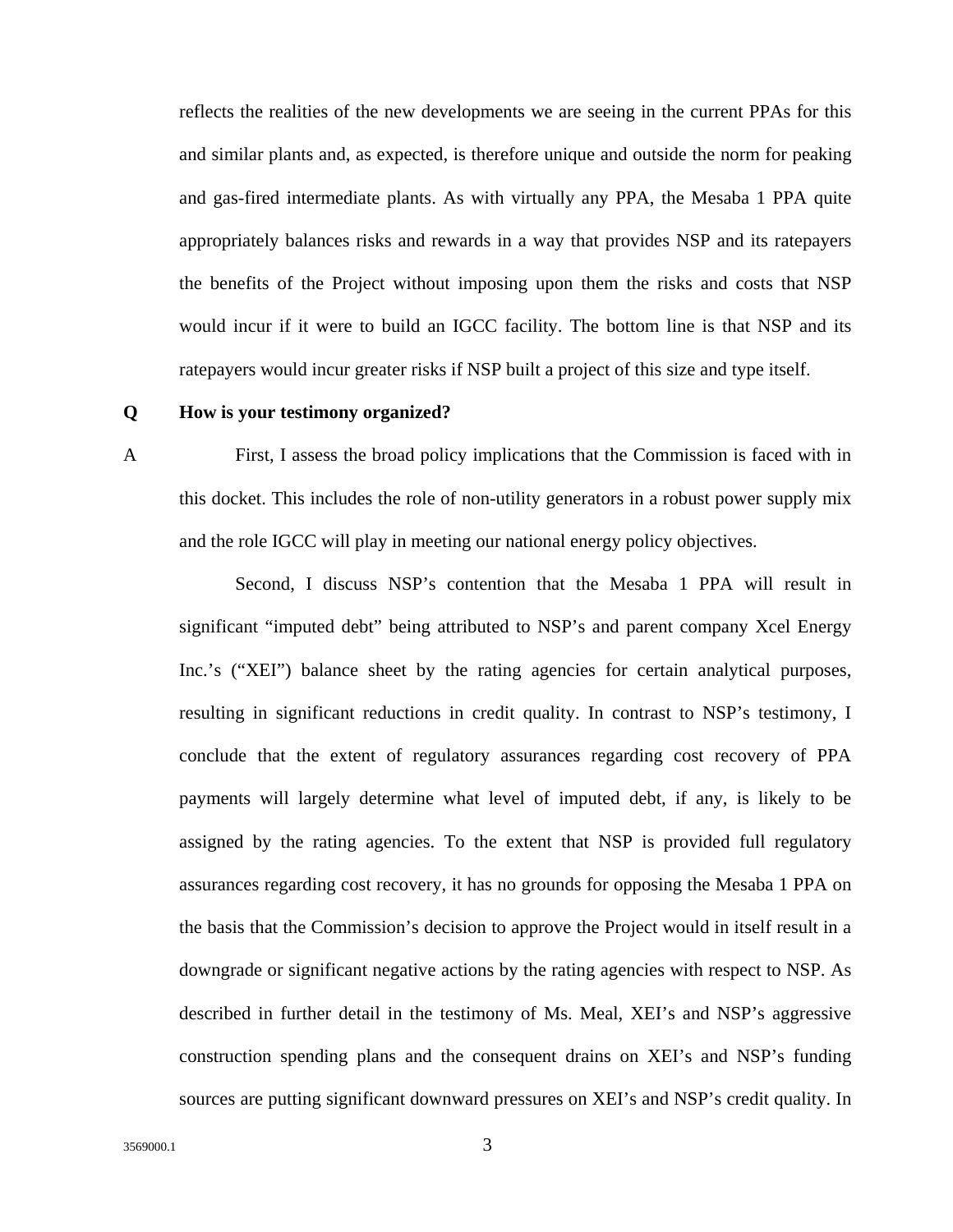light of those pressures, XEI's and NSP's financial situation makes PPAs generally a necessary part of NSP's and XEI's resource portfolio: the Mesaba 1 PPA actually would reduce NSP's exposure compared to NSP undertaking a similar project as a self-build in which case much more risk would be assumed by NSP. Further, any impact, positive or negative, of the Mesaba 1 PPA on NSP's credit profile can, and should, be captured in NSP's future cost of capital proceedings/rate cases, where NSP's risk exposure and financial integrity is reviewed in total.

 Third, I discuss the Mesaba 1 PPA as the first example of a new generation of PPAs for larger plants and why the risks of the Mesaba Energy Project will be successfully managed and allocated by the Mesaba 1 PPA. I also address some of the criticisms of the proposed Mesaba 1 PPA, based on its comparison to the typical PPAs used in the past.

#### **Q What information did you review in preparing your testimony?**

A I reviewed the Minnesota Session Laws 2003, 1st Special Session-Chapter 11; an omnibus energy bill which was enacted in the 2003 Minnesota special legislative session (the "2003 Energy Act"), of which the Innovative Energy Project ("IEP") and Clean Energy Technology ("CET") Statutes (Minn. Stat. § 216B.1694 and Minn. Stat. § 216B.1693 respectively) form an integral part; the Mesaba 1 PPA; Excelsior's December 27, 2005 Petition for Approval of a Power Purchase Agreement, Determination that Clean Energy Technology is Likely to be a Least Cost Resource and Establishment of the Clean Energy Technology Minimum (the "Petition"); and the filings and testimony offered by Excelsior in this proceeding beginning in December of last year. I reviewed available public records about the terms of rate recovery for Comanche and MERP. I also reviewed and confirmed the accuracy of the Summary of Key Terms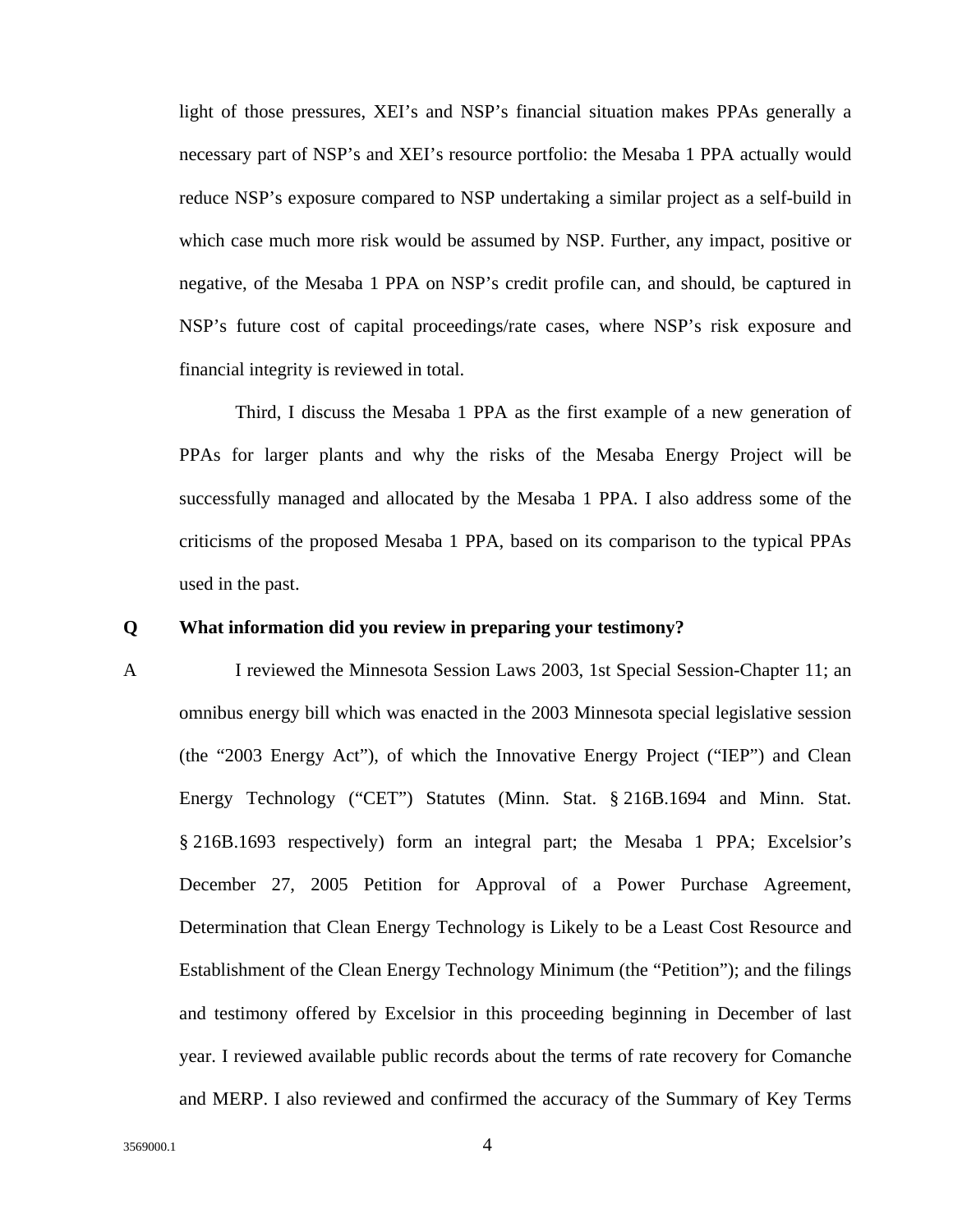and Conditions contained in Section VI of the Petition, in which Excelsior described all material differences between the Mesaba 1 PPA and the Xcel Energy Dispatchable Gas Form PPA. I also reviewed the report of the Harvard Kennedy School of Government entitled "*Three Party Covenant for Commercializing IGCC*" in which the author presents a risk allocation methodology for IGCC facilities that is designed to create a fair risk allocation between ratepayers, project sponsors, and other project participants. I also reviewed the testimony of NSP witness Ms. Hyde in this proceeding, as well as her testimony in Colorado relating to the challenges of procuring coal based resources under PPAs (Rebuttal Testimony of Karen T. Hyde, October 18, 2004,In the Matter of the Application of Public Service Company of Colorado for Approval of its 2003 Least-Cost Resource Plan, Docket No. 04A-214E), and the filings of NSP regarding baseload acquisitions and all-source bidding (NSP's Original 2004 Resource Plan Filing, Nov. 1, 2004, Docket No. E-002/RP-04-1752). I have also reviewed the testimony in this docket of NSP witnesses Mr. Reed, Mr. Tyson, and Mr. Hervey as well as Department of Commerce witness Dr. Amit. I also reviewed the presentations of XEI to investors. I have met with two of the rating agencies (Standard & Poor's ("S&P") and FitchRatings) that rate XEI's and NSP's bonds to discuss their methodologies and current approaches to reviewing PPAs and to discuss in general terms the issues raised in this docket.

#### **III. BROAD POLICY IMPLICATIONS**

**Q Based upon your various roles in national energy policy over the past decades, please describe the broad energy policy goals that are affected by the Commission's decision in this docket.** 

A The national goal adopted by the U.S. Congress of rapid market penetration of IGCC, reflected in the incentives for IGCC technology provided for in the Energy Policy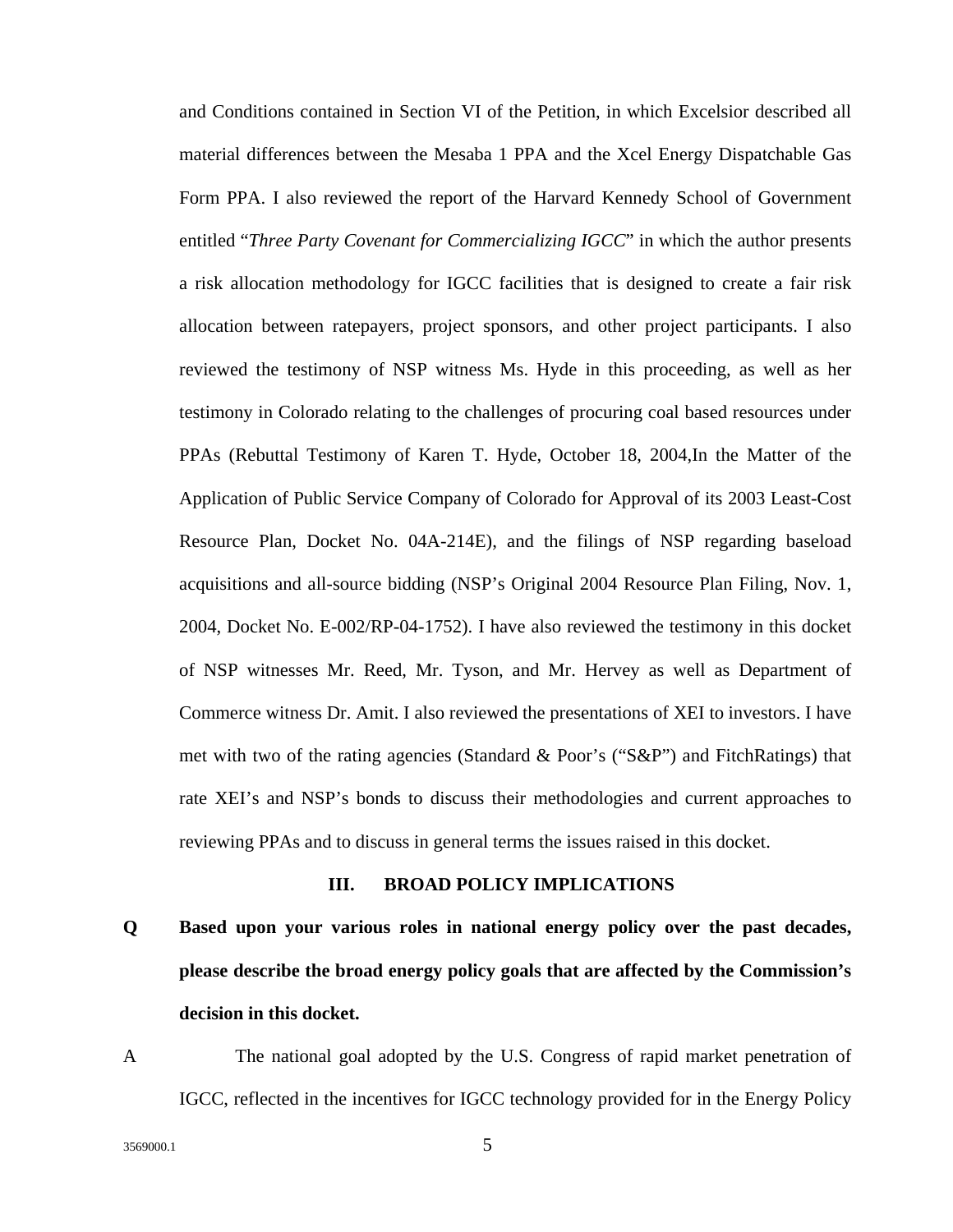Act of 2005 is centrally affected by the Commission's decision. Minnesota is among the first states being presented with a decision to build a commercial scale IGCC project and is in the position to be a national leader in promoting this innovative technology. As Gregory Boyce, president and CEO of Peabody Energy, noted recently, for IGCC power plants to advance and make up a portion of the generating market, policymakers need to encourage the technology and capitalize on the country's vast coal resources. *See Policymakers Must Push IGCC Technology: Peabody CEO*, PLATTS ELECTRIC POWER DAILY, Oct. 3, 2006, attached as Exhibit RWG-2. The DOE has selected the Mesaba Energy Project to play a key role in removing the final barriers to adoption of this technology. These barriers include the significant up-front costs associated with the first fleet of multi-train plants and integrating mercury control into standard plant design.

National and local benefits of rapid market adoption of IGCC include emissions that are two-thirds less than the next best clean coal technology and near elimination of fine particulate matter emissions  $(PM<sub>2.5</sub>)$ , which the scientific community has in very recent years linked to considerable health effects and social costs that will form the basis for new regulations requiring more stringent controls of this pollutant. *See* Shaw, Jonathan, *Cleaning the Air: How Epidemiology, Engineering, and Experiment Fingered Fine Particulates as Airborne Killers*, HARV. MAG., May/June 2005, p. 28, attached as Exhibit RWG-3.

In addition, as described in the testimony of Daniel Schrag, Director of the Laboratory for Geochemical Oceanography at Harvard University, and the public comments of other renowned authorities in the environmental field, ensuring that IGCC plants are built—instead of conventional coal facilities—is critical to a national capability to cost-effectively implement any form of carbon dioxide regulation that is increasingly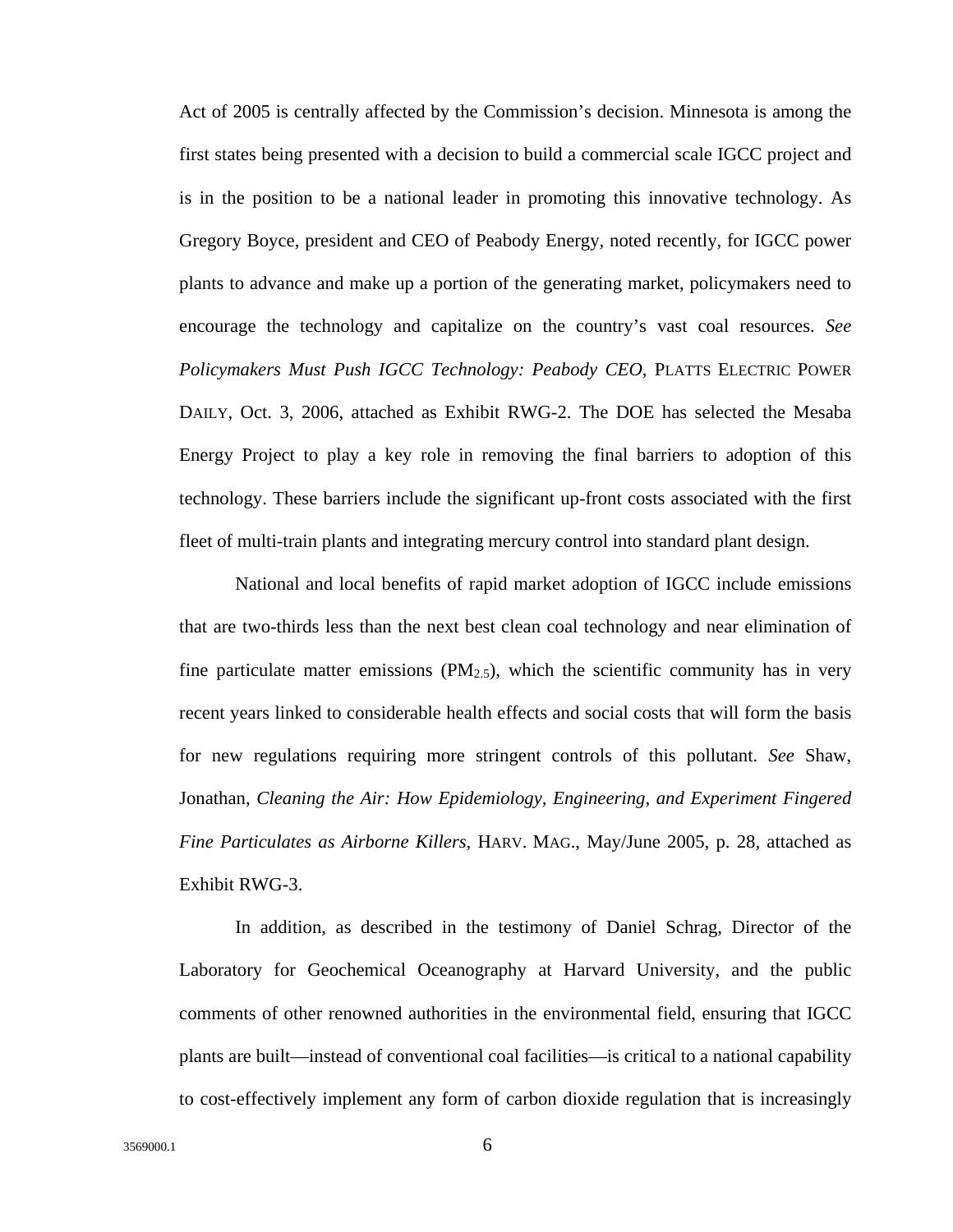likely to be enacted, based on the results of the *GF Energy 2006 Electricity Outlook* that surveys utility CEOs. *See Strategic Consensus*, GF ENERGY 2006 ELECTRICITY OUTLOOK at 11-12, attached as Exhibit RWG-4. Indeed, XEI CEO Richard Kelly acknowledges that the U.S. needs a nationwide policy regarding greenhouse gas regulations and has stated that XEI supports a "'mandatory national plan because state-by-state doesn't cut it . . . If you say you can't do it in your state, you're pushing the problem to another state.'" *See Xcel CEO Urges National Emissions Plan*, REUTERS, Sept. 19, 2006, attached as Exhibit RWG-5.

### **Q If the Mesaba 1 PPA were not approved and the Mesaba Energy Project is not built in Minnesota, are there implications beyond this single project?**

A Yes. Independent power producers, which have provided critical innovation to the power sector since the early 1980s, assess their prospects for success in each market they consider. If a new entrant such as Excelsior—that has a legal right to a power contract, a source of power that is clearly tailored to the needs of Minnesota, and financial backing from the DOE—does not obtain a PPA in this docket, then independent power producers, particularly ones proposing baseload facilities, are likely to avoid Minnesota and concentrate their efforts and investments in other markets. In that case, for the NSP ratepayer, the result is more expensive investments and more expensive power, without competitive benchmarks against which to evaluate self-build alternatives.

 In addition, if the Mesaba Energy Project does not go forward, NSP would have to build more plants than are identified in its already very ambitious, large and growing capital plan, or suffer the risk of capacity shortfalls. Because of NSP's reticence to build new generation now in Minnesota, the result will almost certainly be higher cost natural gas or legacy coal generation than if new units were started now under PPAs. The rating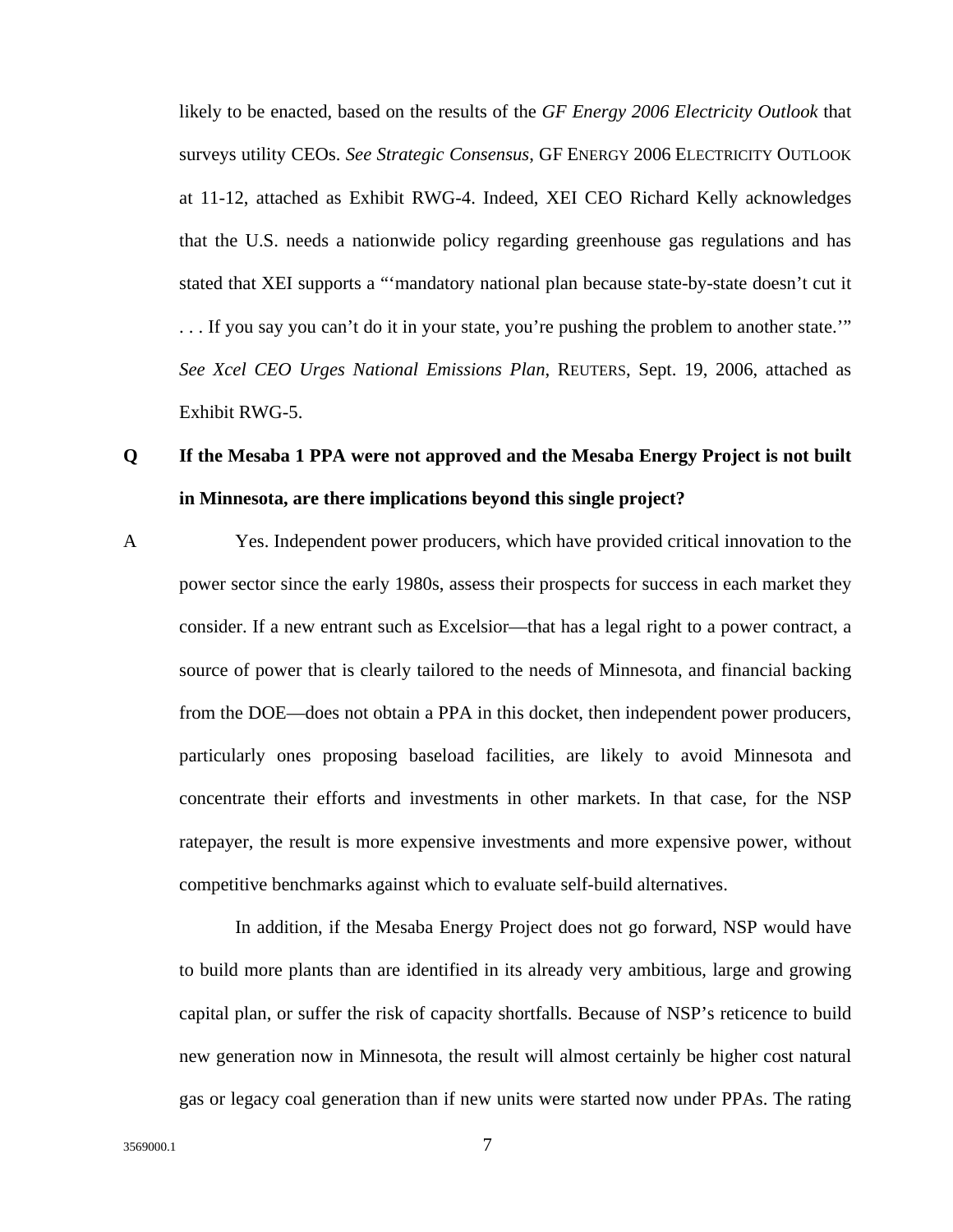agencies recognize risks with either option, a perspective that is described in detail in the testimony of Ms. Meal. The risk of a downgrade of NSP and its parent, XEI, in the selfbuild scenario is significant because substitute capacity is not clearly identified in NSP's current resource plan. Therefore, XEI would take on significant capital spending risks on top of an existing capital spending plan that is near its limits. These risks are much greater than any incremental risk exposure due to the Mesaba Energy Project. It is crystal clear to me that XEI's sensitivity to rating agency downgrades is better focused on the risks its bondholders face if XEI and NSP commit to too much capital spending on their own. XEI and NSP currently have a very full and overflowing plate of generation, and transmission and distribution projects. A detailed review of XEI's and NSP's current capital spending plans is provided in Ms. Meal's testimony. Suffice it to say that the risks that the Mesaba 1 PPA introduces are far less significant to the rating agencies than the scale of the risks that XEI and NSP are proposing.

 The bottom line is that XEI has a massive capital investment program, the ongoing risks of which can be reduced, not enlarged, through PPAs. All of the comments by NSP and its experts focus on why the Mesaba 1 PPA's risk allocation is inappropriate. Yet NSP's testimony ignores the core fact that by nature PPAs shift risk to the shareholders of the independent generator, inherently reducing risk for both the utility and its ratepayers.

 It is critical to recognize that while it is the risks that the need for new generation creates that are NSP's focus in this docket, it is current capital spending plans and the vulnerability of XEI's balance sheet that creates the risk environment about which NSP is concerned. Doing more self-build is not a solution, it is the primary cause of the emerging problem. Doing more self-build later when there is a more extreme supply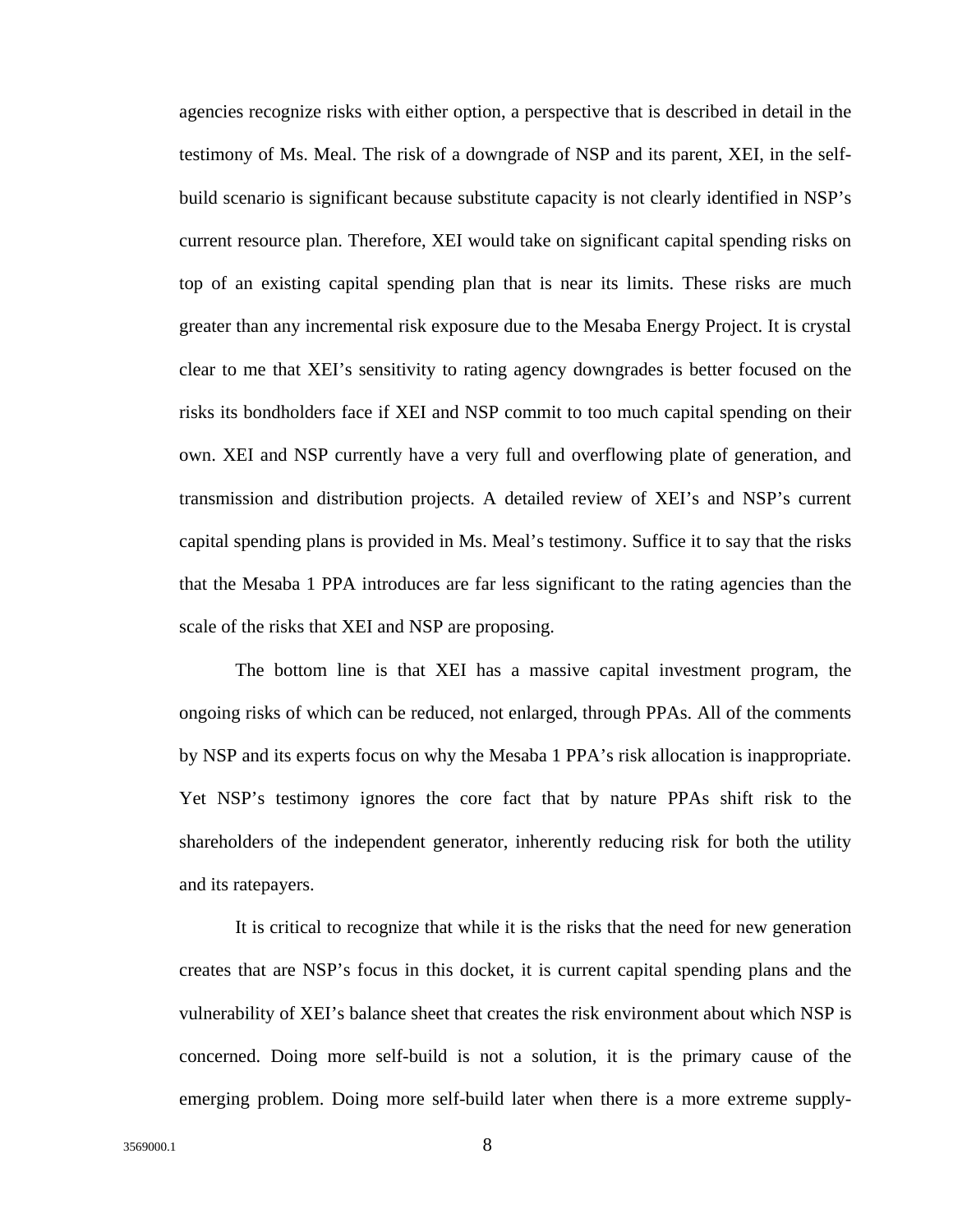crunch and XEI's capital exposure is even more stressed is likely to create even more of a problem.

In short, XEI's risk profile is of concern to the rating agencies but, more importantly, it should be of concern to the Commission. Mitigating some of that risk can be achieved through PPAs.

### **Q Does the success in obtaining approval of the Mesaba 1 PPA in this docket impact the availability of federal benefits?**

A The allocation of tax credits and implementation of the loan guarantee program both require the DOE to assess the feasibility of the Project as compared to that of competing projects in other states. Minnesota is well served through approval of the Mesaba 1 PPA because approval will allow NSP and its ratepayers to obtain as many benefits from DOE as possible. Having IGCC in Minnesota will also benefit other utilities in the region by expanding coal-fired baseload generation in an environmentally superior fashion and introducing lower cost generation into the wholesale electric markets. Most of the other IGCC projects now under development in the U.S. are moving forward in a positive and constructive way in states such as Ohio, Indiana, Illinois, and West Virginia. Indiana, for example, has created a very favorable state tax and incentive situation for the Duke IGCC project, which Duke argues will mean that the project can be built for the same cost as a traditional coal-fired plant. Illinois has enacted state incentives totaling more than \$100 million. However, the project that is furthest along, Mesaba, is positioned to receive significant federal benefits if it remains on schedule.

## **Q Is there a way the Project can be a win for Minnesota ratepayers, NSP and XEI, and Excelsior?**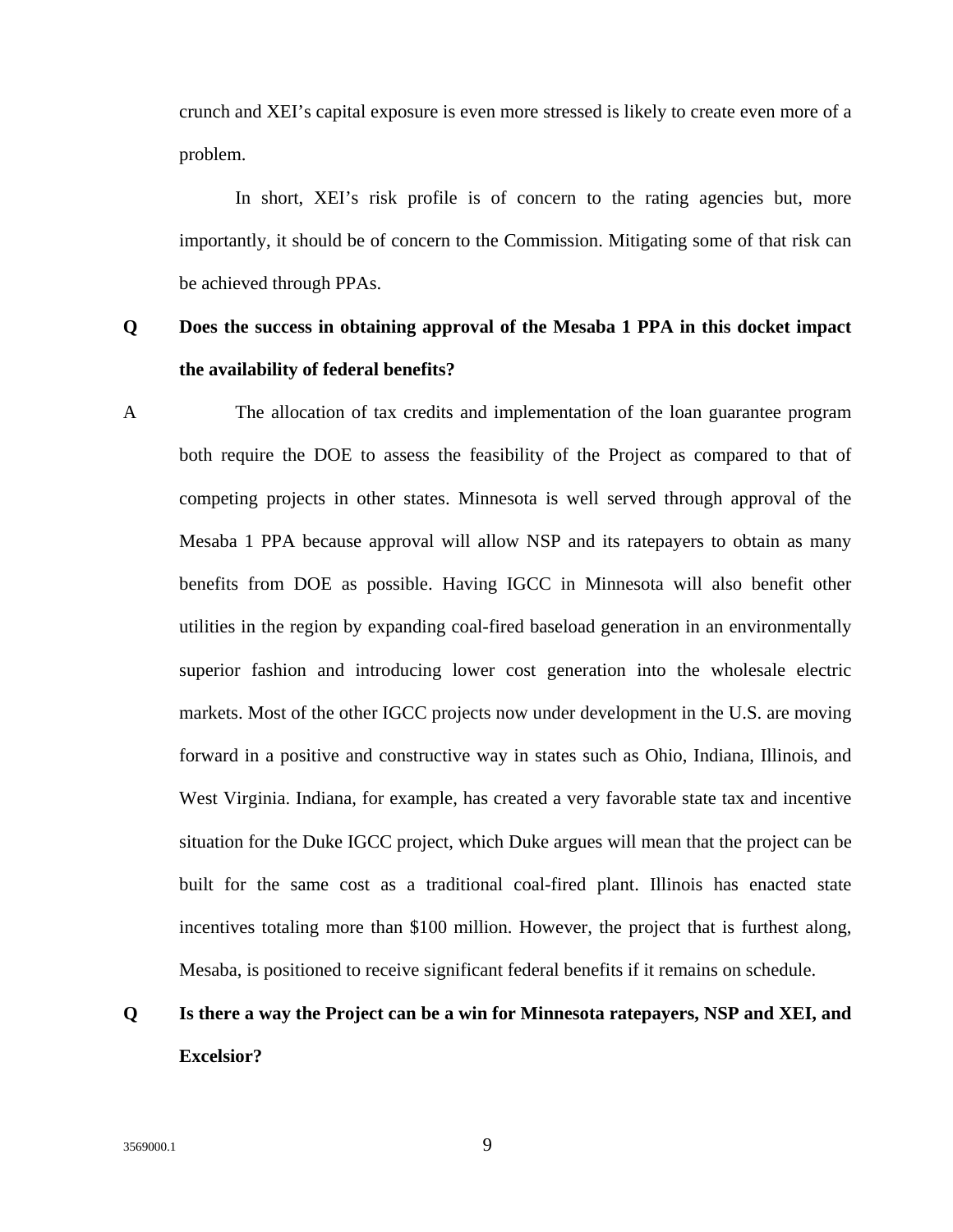A Yes, if the Commission approves the Mesaba 1 PPA and in so doing provides NSP with whatever assurances it can regarding cost recovery, the Project can move forward successfully. The Commission's approval of the contract will confirm up-front that the risk allocation provisions in the PPA are appropriate for this type of project. That approval, together with Commission assurances regarding cost recovery, will help to assure that the rating agencies and the broader financial community will look favorably on the Project, allowing it to move forward as a win-win-win for ratepayers, NSP, and Excelsior. In my view, the most important point is exactly this: the Commission is in the unique position to allow the Project to move forward for the benefit of NSP's customers and all of Minnesota, while continuing to provide NSP the opportunity to earn a fair return on its own investments.

NSP is not at significant risk if it signs the Mesaba 1 PPA and the Commission provides assurances regarding cost recovery. As described in further detail in the testimony of Mr. Thomas L. Osteraas, Excelsior, as the project sponsor, retains many of the risks that are currently borne by NSP on its current investments, and NSP avoids the risks that would be assumed by NSP and its ratepayers if it built a substitute project. The credit risk to NSP is inherently lower than if it built a similar scale plant in ratebase.

#### **IV. CREDIT QUALITY IMPACTS**

# **Q Have you reviewed Mr. Tyson's and Mr. Reed's testimony regarding the likely impacts of the Mesaba Energy Project on NSP's and XEI's credit quality and bond ratings?**

A Yes. Both Mr. Tyson's and Mr. Reed's analyses are extreme and misleading. Mr. Tyson and Mr. Reed present a case regarding rating agencies' perceptions of risk that is unrealistically negative and unlikely to reflect the actions of the rating agencies. My

 $3569000.1$  10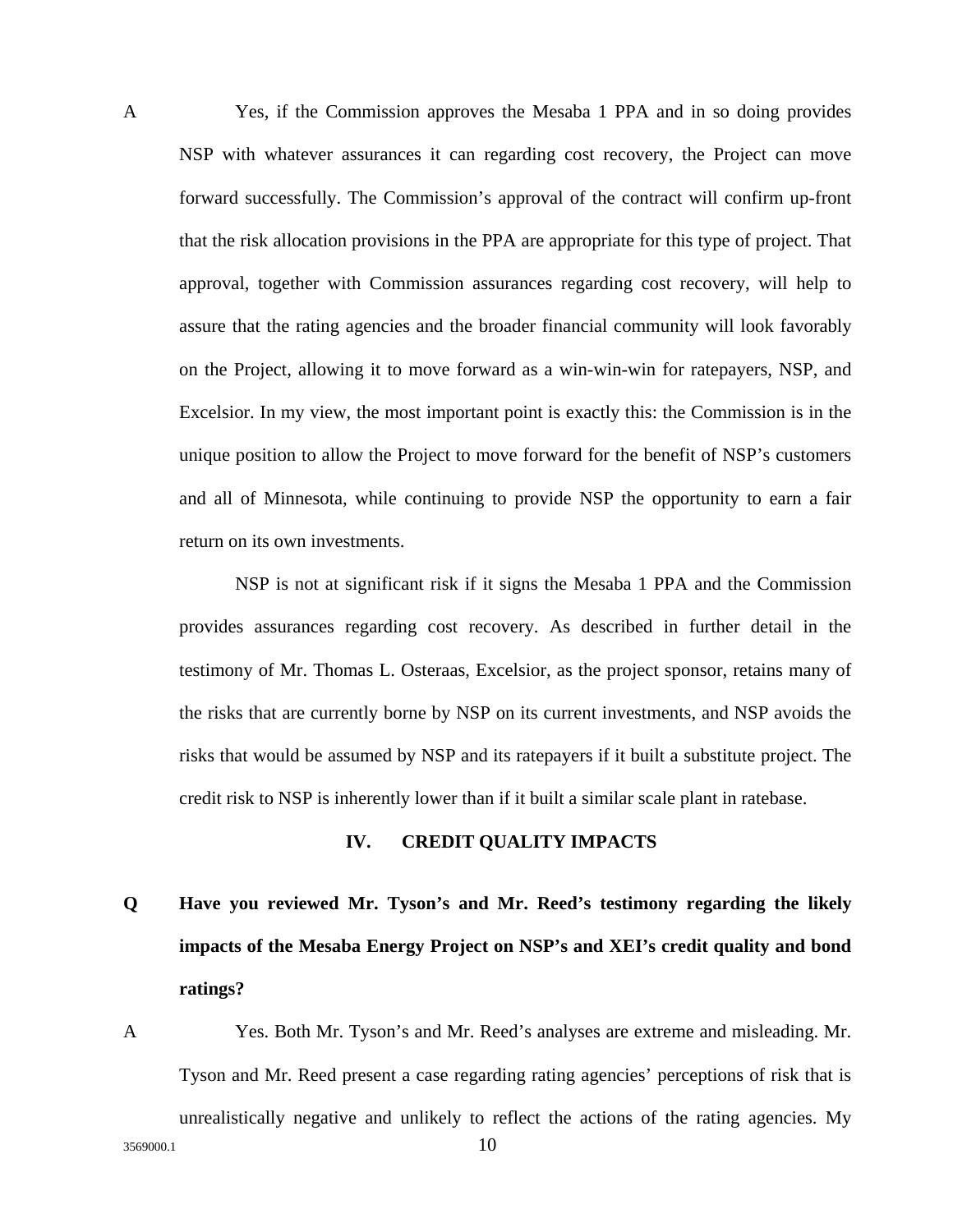review and conclusions are consistent with those independently reached in the testimony of Ms. Meal on these issues.

### **Q Do rating agencies have preferences for portfolios with particular asset types, and if so, what are those preferences?**

A The rating agencies will be neutral to specific technologies and believe that IGCC is an acceptable technology to be part of future generation portfolios. The two agencies with whom I have spoken have told me that if the Commission provides reasonable rate recovery to NSP, projects like the Mesaba Energy Project will be viewed as neutral from a technology risk perspective. Based on my recent and earlier meetings with the three agencies, the rating agencies—S&P, FitchRatings, and Moody's—are unanimous in their view that utilities should buy as well as build generation to allocate risks and protect the rating of the utility.

#### **Q Does the Mesaba 1 PPA fit with rating agencies' resource portfolio preferences?**

A Yes. As I stated earlier, the rating agencies are not concerned about the risks of IGCC technology if there is adequate cost recovery and if the PPA assures that project failure risk is largely held by the developer. After nearly 30 years of building small increments of generation, the U.S. is now turning back to large billion dollar plus scale projects. IGCC is, in fact, one of the least expensive and least risky of these new investments since siting is generally not a problem, costs are reasonably predictable, and there no large technology barriers. Compared to new nuclear and liquid natural gas ("LNG"), the rating agencies are much more comfortable with IGCC and consider it as risk acceptable.

## **Q Do rating agencies favor resource portfolios with a diversity of asset types and fuel mixes?**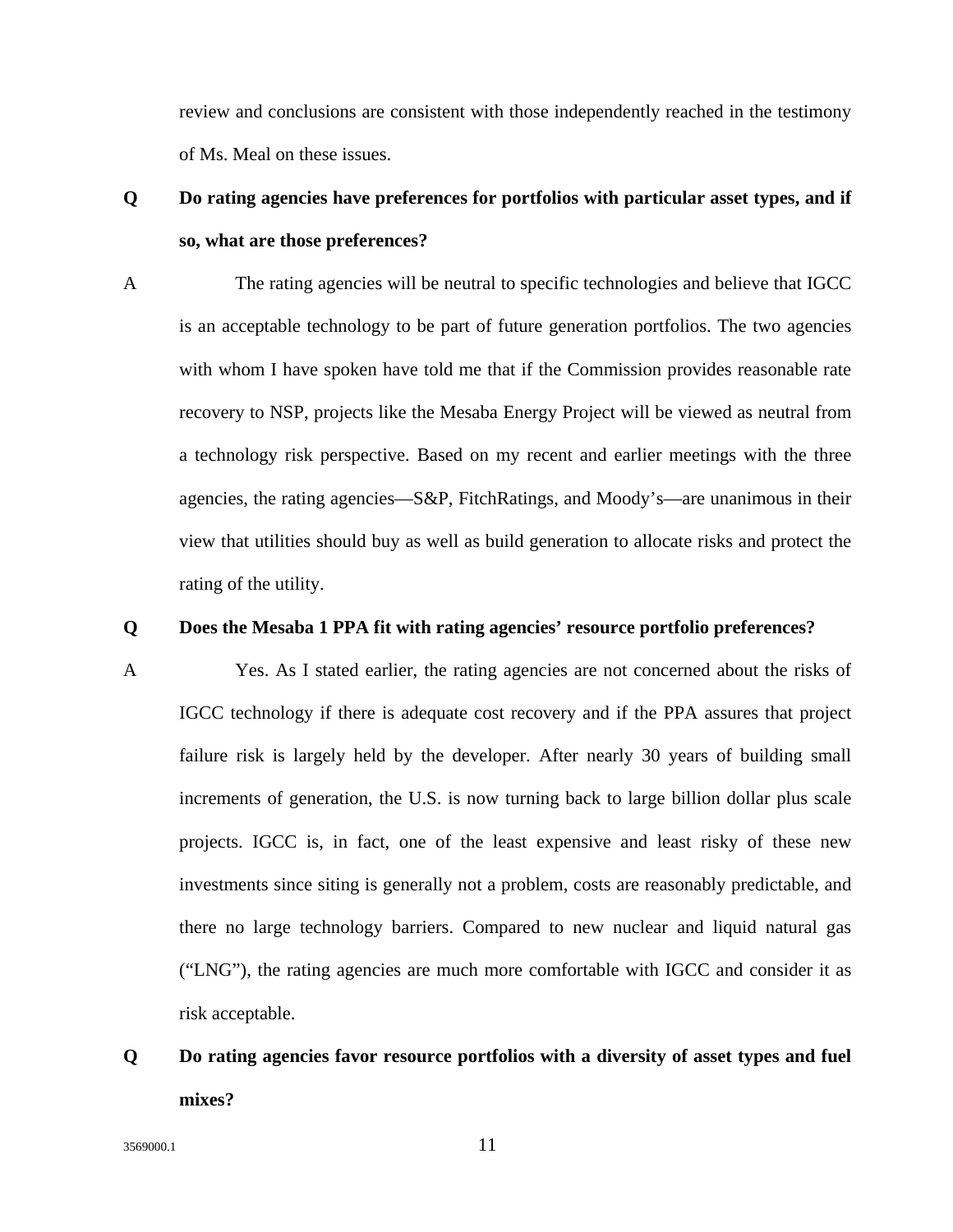A While the rating agencies are not prepared to describe the "ideal resource portfolio," they are concerned about too much reliance on natural gas and believe that, as capital spending for new generation is growing, coal is a prudent part of a diverse portfolio and clean coal, such as IGCC, will be increasingly important as a means of assuring public acceptance of new coal-fired generation.

#### **Q Does the Mesaba Energy Project increase the diversity of NSP's resource portfolio?**

A Yes. The biggest risk in Minnesota is a growing reliance on natural gas which will be the result of putting off generating decisions too long and not taking decisive, strategic action to build IGCC. If NSP's resource portfolio projections are maintained, there will be much more future reliance on natural gas. That is not a prudent course of action. IGCC provides many diversity benefits, especially environmental advantages, that are becoming the major driver for generation decisions. IGCC is the only baseload option, other than nuclear, that would provide a more diversified, lower emitting resource portfolio.

- **Q Based on your experience in the industry, what kinds of technologies/projects are well-suited to the project finance model, as compared to the utility build model?**
- A The utility-build model will focus on more conservative, past-generation technologies with very low risks. The project finance model is much better suited to the introduction of IGCC and other new technologies where the development risk is largely on the developer's back, as is the case with the Mesaba Energy Project. The ratepayer is less exposed under the project finance model for project failure and more advantaged when the project works.
- **Q Does the Commission have any influence over how much financial risk (in the form of imputed debt) is likely to be assigned by the rating agencies to the Mesaba 1 PPA?**

 $3569000.1$  12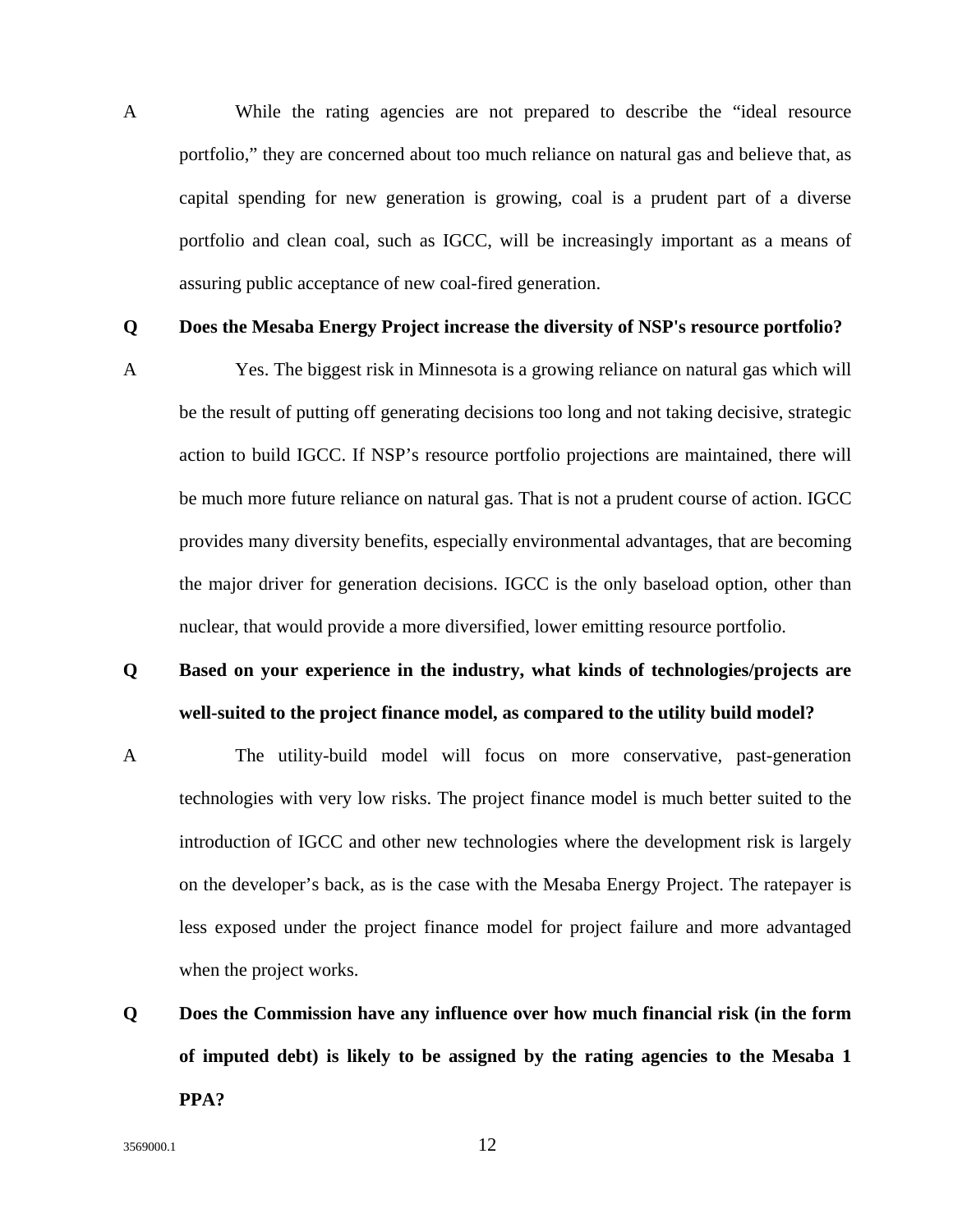A Yes. If the Commission creates a cost recovery arrangement for NSP that assures cost recovery and explicitly communicates its commitment to the Mesaba Energy Project, the rating agency debt imputation will be modest. This conclusion is consistent with Ms. Meal's analysis. More important, if the Commission deals with imputed debt along with other NSP debt in a regular cost of capital proceeding, the allocation of debt and risk will be managed in a superior way that results in a comprehensive overview. One of the major lessons of the past, when many states got into big trouble over excessive utility capital spending, was that there was not sufficiently frequent review of the cost of capital. With the addition of large self-build and PPA portfolios, it is very important that the Commission not get caught in a project-by-project incremental review process.

 Rating agency confidence in Minnesota and in the quality of the generation decisions being made will be enhanced if the Commission takes responsibility for cost of capital determinations and effectively blends and homogenizes the total debt situation so that a single project does not trigger bond rating changes and other extreme reactions. A "no surprise" strategy like this is very important for the Project as well as for NSP.

#### **V. PPA AND RISK TRANSFER GENERALLY AND UNDER THE MESABA 1 PPA**

## **Q Have you reviewed the terms of the Mesaba 1 PPA and the testimony of Ms. Hyde and Mr. Reed related to risk shifting accomplished through the PPA?**

A Yes, I have reviewed these documents. Ms. Hyde's primary conclusion is that "the Mesaba 1 PPA transfers an unacceptable level of risk to Xcel Energy and [its] customers, and lacks the necessary operational controls to protect [its] customers from the possibility of substantial cost increases." Mr. Reed continuously characterizes the Mesaba 1 PPA as an instrument that is outside of industry norms that "shifts very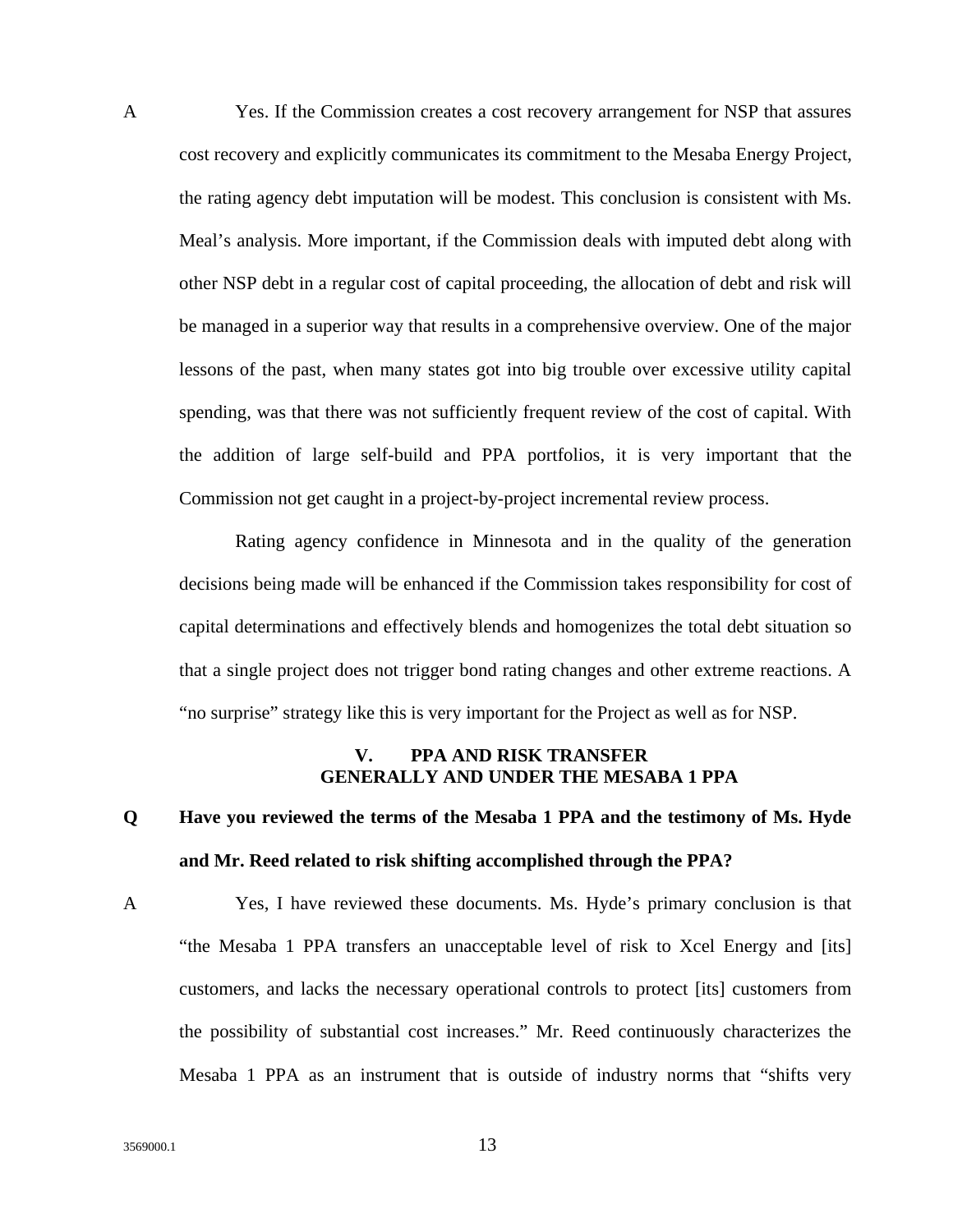significant risks that are typically borne by the seller of power to Xcel Energy and its customers."

#### **Q Do you have concerns with Ms. Hyde and Mr. Reed's conclusions?**

A Yes. Adding coal baseload resources to a utility portfolio is a difficult process as NSP itself acknowledges. In its 2004 Resource Plan, NSP makes clear that "The unique issues facing developers of large-scale base load resources will require bids with unique structures that are highly unlikely to be selected from developers of intermediate projects. . . . As a result, we believe we must employ a different approach to acquire base load resources." NSP Original 2004 Resource Plan Filing, November 1, 2004 at 5-16. The Mesaba 1 PPA offers NSP an opportunity to acquire a needed coal-fired baseload resource outside of this difficult process while transferring many risks from NSP and its ratepayers to the Project's sponsors. NSP agrees with this premise stating that, "third parties are potential developers of [base load] projects. Id. at 5-17."

 Ms. Hyde is correct that under the Mesaba 1 PPA, NSP bears some risk that costs might increase, but only for the short period between PPA approval and financial close. After this narrow window of time, the Mesaba 1 PPA transfers all capital construction, financing cost, operations and maintenance ("O&M") cost, schedule delay, and availability and plant performance risks<sup>1</sup> to Excelsior for a period of 29 years (4 years of construction and 25 years over the life of the PPA).

## **Q Is it unreasonable for NSP to bear the risk of price increases to the point of financial close?**

A No. In fact, Merrimack Energy Group, Inc.'s recent *Report of the Independent Evaluator Regarding PacifiCorp's 2012 Request for Proposals for Base Load Resources*

 $\overline{a}$ 

<sup>3569000.1 14</sup>   $<sup>1</sup>$  The Mesaba 1 PPA does not cause Excelsior to bear the risk of a heat rate guarantee.</sup>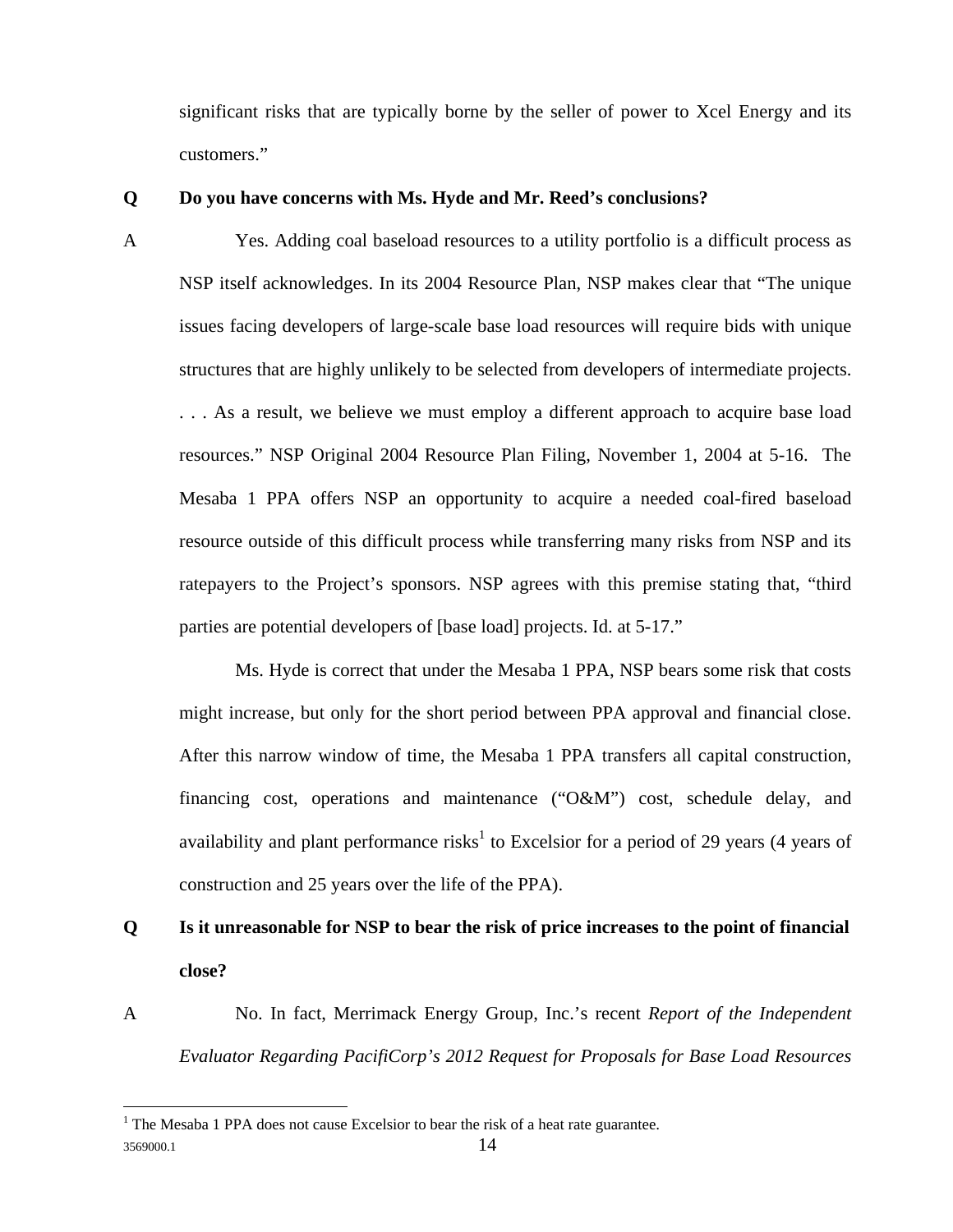concludes that, "given the long lead-times for coal projects, requiring bidders to 'lock-in' their capacity price at the time of bid submission and take the cost risk until execution of the EPC contract or later is both an expensive option for the bidder and represents a competitive disadvantage when comparing a third-party bid to a cost of service based self-build option." The independent evaluator, "suggested that bidders would be allowed to bid capital cost components which include some indexing options. Some of these component prices for the major risk factor costs would be subject to contractual adjustment clauses which could take a variety of forms. For the development stage, and possibly also for the construction stage, of the contract, certain components might track variable indices such as inflation, a steel index, or a fixed rate of escalation either until the bidder executes its EPC contract, attains financing, or achieves its commercial operation date." *See* "Pricing Adjustment Mechanisms for Coal-Based Resources, *Report of the Independent Evaluator Regarding PacifiCorp's 2012 Request for Proposals for Base Load Resources,* attached as Exhibit RWG-6.

 This is precisely what Excelsior has done with its proposed Mesaba 1 PPA. Particularly with the introduction of a new technology such as IGCC, it is apparent that utilities are very reluctant to bear the risks for building initial units. The Mesaba 1 PPA eliminates many risks that ratepayers would see under a self-build option—transferring them to the Project's sponsors—while proposing a formulaic structure for a long-lead time, high-capital generation project in order to offer ratepayers the most well-conceived risk allocation and therefore the lowest cost of power on a risk-adjusted basis.

#### **Q Based on your review, what conclusions do you draw regarding the Mesaba 1 PPA?**

A The Mesaba 1 PPA provides for a thoughtful, well-conceived risk allocation methodology. Like all PPAs, the Mesaba 1 PPA's terms protect ratepayers from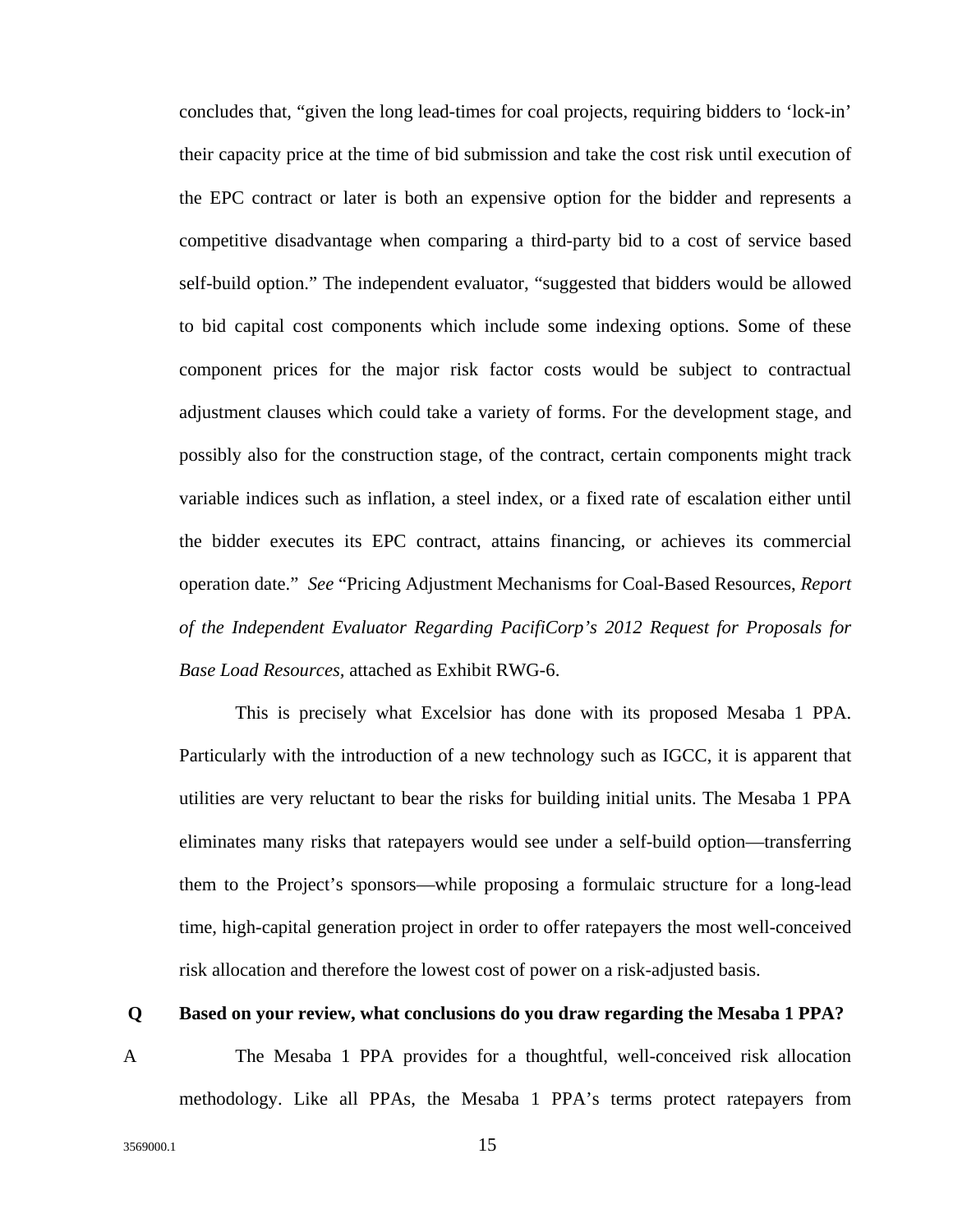significant development, construction and operating risks. It also offers ratepayers much better protections than those offered by NSP under its MERP program, and significantly less risk is shifted to ratepayers under the Mesaba 1 PPA than the risks assumed by ratepayers in the Comanche rate arrangements. As I stated before, the Mesaba 1 PPA addresses the challenges identified by Ms. Hyde in procuring coal-based capacity with terms that specifically resolve those challenges while carefully managing ratepayer exposure.

## **Q Does the Mesaba 1 PPA transfer risks to the project sponsor that are typically borne by the utility in a self-build project?**

- A Yes. Probably the most controversial experience in the last big self-build project era in the 1970s and 1980s was the requirement for customers to pay the capital costs for projects that were abandoned, cancelled, or did not work as expected. The ratebase selfbuild approach still includes that customer risk. On the other hand, a project like the Mesaba Energy Project keeps most of that risk on the Excelsior shareholder, not on the utility or ratepayers. It is a better model for new projects since it creates an incentive for the developer to succeed and does not expose the customer to major risks.
- **Q How does the structure of the Mesaba 1 PPA and the risks assigned to different parties compare to those under a self-build model for constructing new coal baseload power in Minnesota?**
- A Based on risk exposure and risk transfer concepts generally, on balance, the Mesaba Energy Project exposes NSP and its ratepayers to less risk than the utility selfbuild option. In the self build option, NSP and its ratepayers will be exposed to risks of completion delays, cost overruns, significant fuel price volatility if the substitute plant is natural-gas-fired, and other risks. As described in Ms. Meal's testimony, the risks of not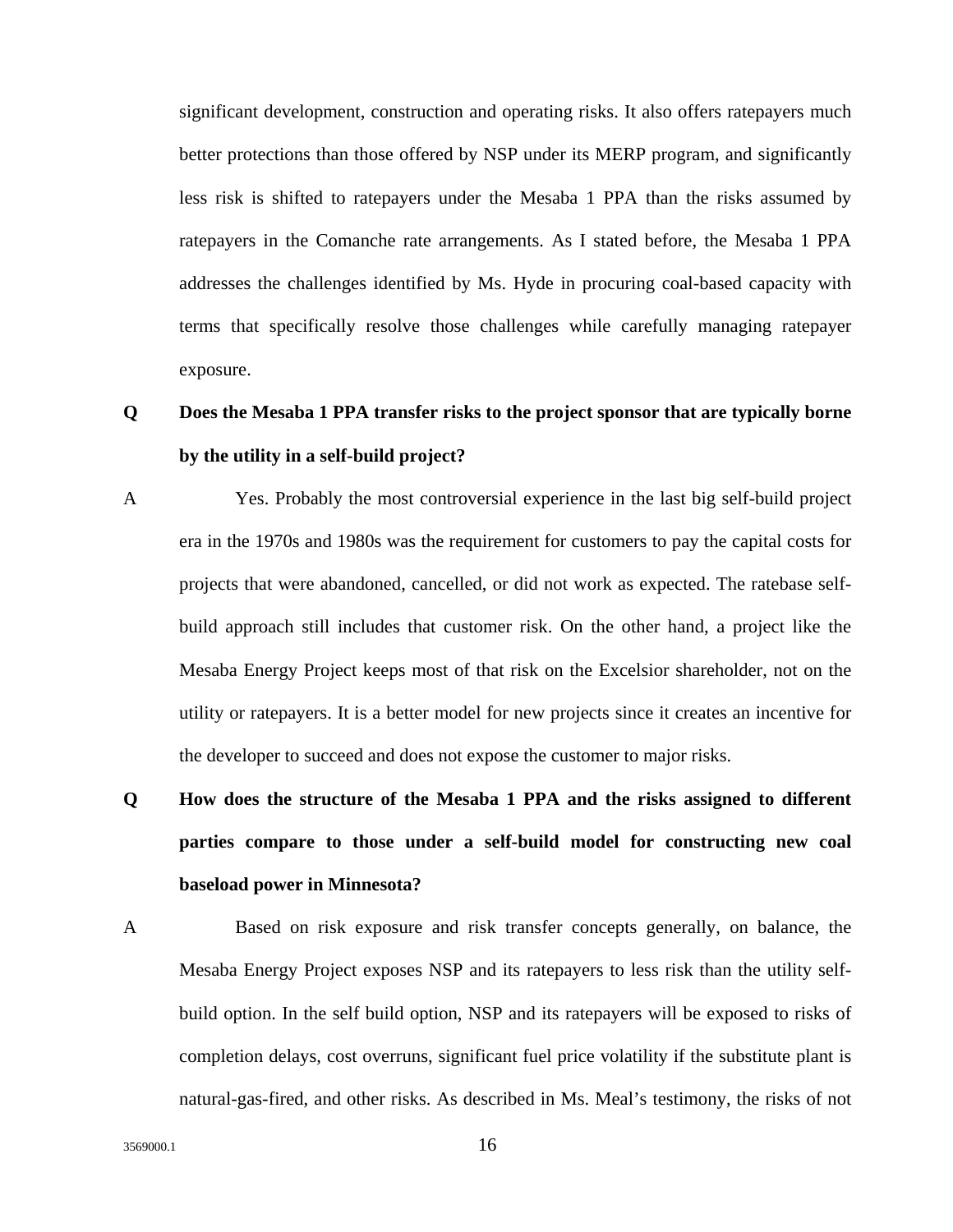proceeding with the Mesaba 1 PPA and building a substitute facility are real concerns for the rating agencies and these risks cannot be ignored by the Commission. Further, from the perspective of the state of Minnesota generally, there are additional risks and costs should the substitute option result in construction of a plant out of state, exposing Minnesota's electricity customers to regulatory risks from another state or country.

### **Q Are there circumstances under which you would recommend a self-build IGCC project?**

A Not at this time, although the advantages of IGCC are likely to result in some utility self-build projects in the future. Yet for reasons unclear to me, in spite of the inherent risk tradeoffs, NSP appears to be committed to a build-itself only approach, reminiscent of past utility practices from the 1960s to the 1980s. For ratepayers, this creates an enormous potential exposure that PPAs successfully reduce by passing significant risk to the project's sponsor that will not, under any circumstances, be passed on to ratepayers. It is very clear to me that NSP's ratepayers will be exposed to high risks, and very likely high costs, if NSP builds all of its own power plants. As detailed in the testimony of Ms. Meal, and confirmed to me in recent meetings, the rating agencies recognize this high level of risk exposure as well and expect utilities like NSP to sign PPAs for a significant share of their new generation needs. For a utility with strained financials like XEI, it is even more important to shift as much risk as possible to PPAs.

Because this Commission is one of the most respected regulatory commissions in the U.S., with a strong track-record of making excellent long-term decisions that have obviated the need for prudence reviews and unexpected later changes in ratebase rules, I strongly believe the Commission's approval of that the Mesaba 1 PPA will be accepted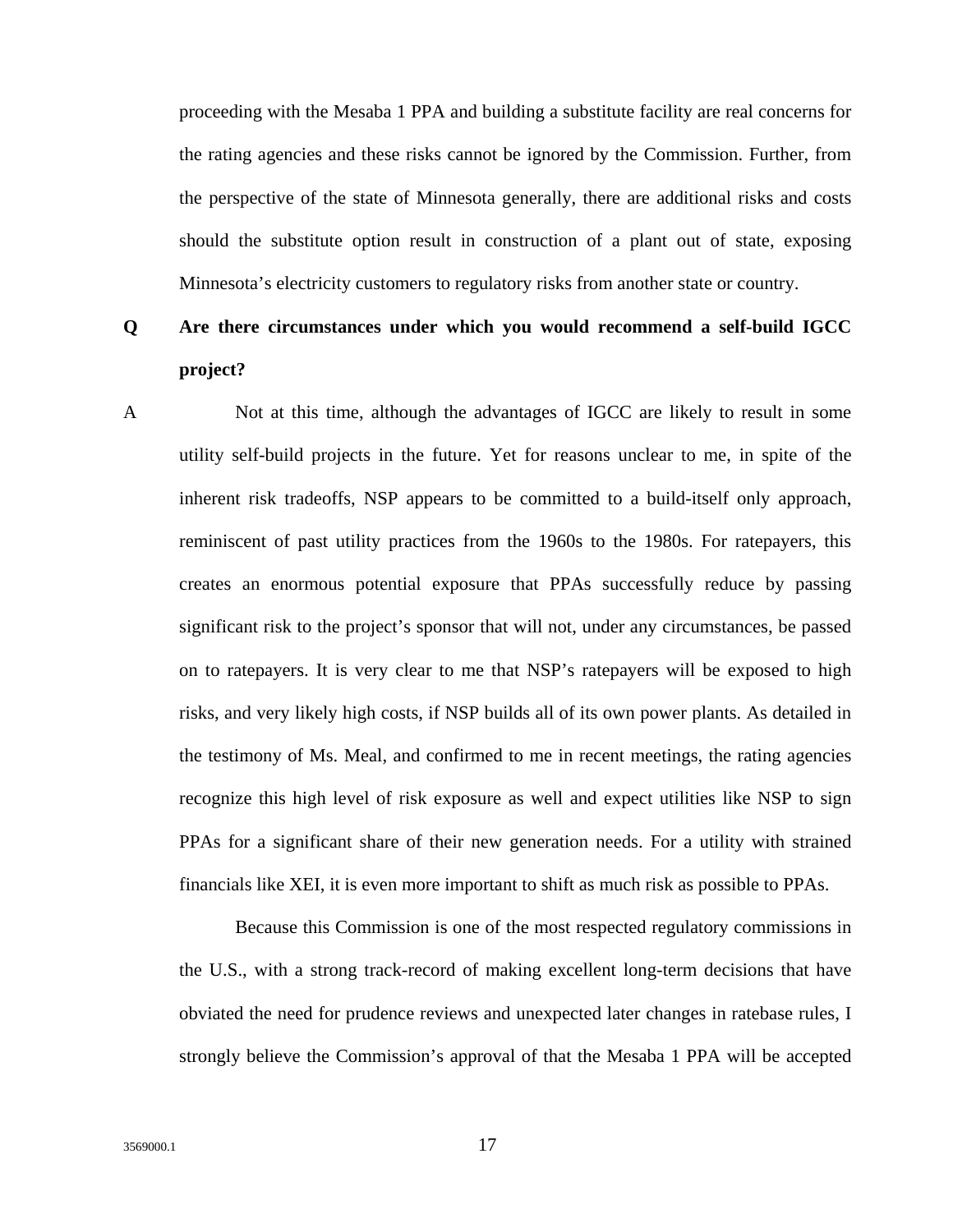by the rating agencies and the financial community as a good strategic commitment and will be viewed positively by the rating agencies.

## **Q Based on your review and experience, what conclusions do you draw regarding the benefits to ratepayers of the supply proposal contained in the Mesaba 1 PPA?**

A As the Minnesota Legislature recognized in 2003 in enacting the IEP and CET Statutes, the Project as proposed will provide important benefits to Minnesota that far outweigh its costs and risks. The proposed PPA takes into account the very difficult challenges to meeting baseload supply needs in Minnesota in an environmentally superior way. These challenges include:

- The near-term obsolescence of conventional coal technologies, given their inflexibility to meet ever-tightening emission limits and limits on carbon dioxide that are likely in the first decades of operations of the facility.
- The difficulty of timely siting, licensing, and constructing coal baseload facilities given local opposition, rapid, real-time changes in environmental requirements, the myriad of state and federal agencies that must approve the facility, the presence of many Class-1 areas in the region, and the high demand for construction commodities and engineering and construction resources.
- The importance to Minnesota of meeting its demand from in-state sources over which it has policy control and from which it will enjoy very significant economic benefits.
- The limited role natural gas must play in meeting the demand for power, particularly in a market that is heavily dependent on natural gas for residential heating and industrial applications—given the already devastating effect high natural gas prices have had on energy-intensive sectors of the economy, and the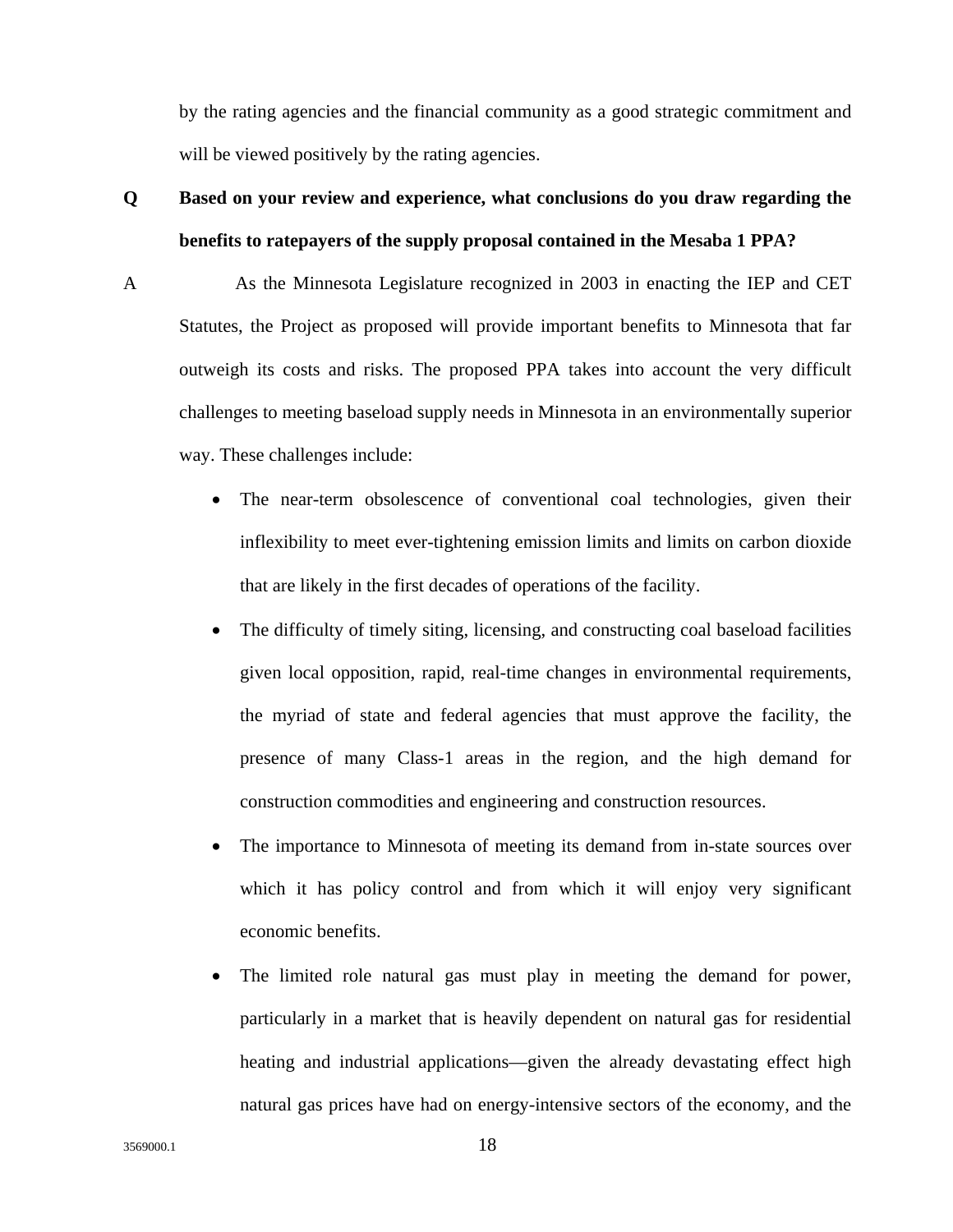challenges of securing delivery onshore to LNG facilities, regasification and transportation to Minnesota of the very large increased volumes of natural gas that will be required if gas-fired generation is allowed to grow as projected, and minimizing the new geo-political dependencies on unstable countries that will supply increases in U.S. demand for natural gas.

The challenges of implementing innovative technologies, such as IGCC, in a manner that appropriately shields ratepayers from the remaining integration and start-up challenges associated with the technology.

#### **Q How does the Mesaba 1 PPA compare with more traditional PPAs?**

A I believe it is important for the Commission to recognize that this PPA may be the first of a new generation of PPAs presented for the Commission's consideration. I note in Mr. Reed's testimony his repeated assertion that the Mesaba 1 PPA is "outside the industry norms." In a very narrow sense he is right, as it is probably the first of a new generation of PPAs that are for larger, longer-lead time baseload power plants. These PPAs will be different: they will have to deal with the risk of project failure, cost uncertainties, and other risks that as the industries have matured have become less important for a gas or wind turbine. Large baseload coal projects by their nature are simply different than "traditional" PPA projects. These projects are larger in scope and scale, will be much more expensive to build, take longer to construct and have longer startup times. And, in many cases, they will be for new technologies like IGCC. It is easy to see how this "sounds" riskier, but the fundamental technical and engineering risks are no different from a utility building the same plant—XEI will have to face these same risks—and devise a principled means to allocate these risks between ratepayers and shareholders—as it develops its planned IGCC project in Colorado. The PPA structure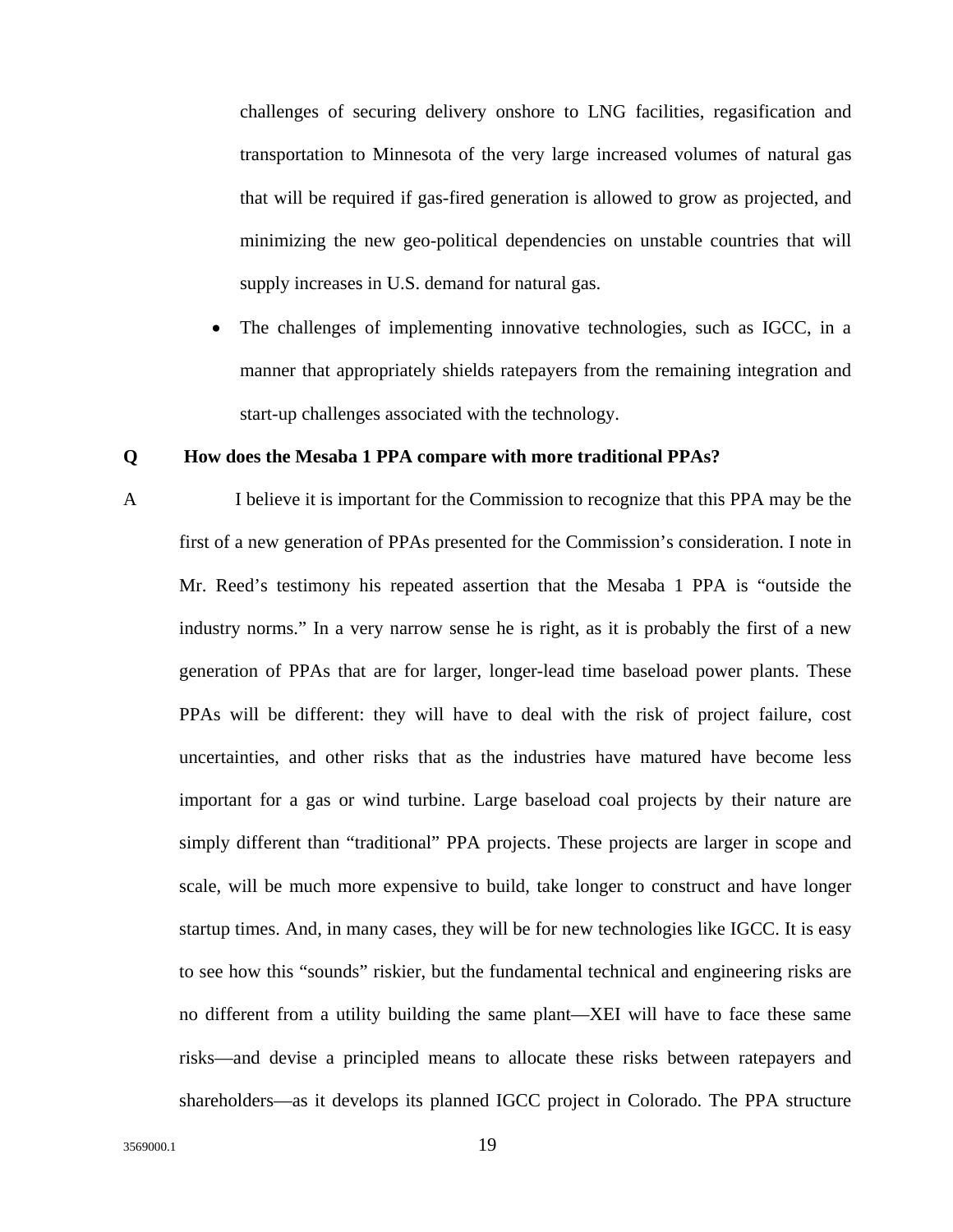allows for explicit transfer of risks away from the utility and its ratepayers to third parties. Based on the IEP and CET Statutes, and as a matter of public policy, Minnesota has determined a public interest need exists for IGCC baseload coal resources. The PPA structure results in the least possible risk exposure for the utility and its ratepayers over the life of the PPA, as illustrated below.

|                                                    | <b>Utility Ownership</b> |              | <b>Mesaba PPA Structure</b>                   |                |             |
|----------------------------------------------------|--------------------------|--------------|-----------------------------------------------|----------------|-------------|
|                                                    | <b>Utility</b>           | Ratepayer    | <b>IPP</b> and<br><b>Other</b><br>3rd Parties | <b>Utility</b> | Ratepayer   |
| <b>Development</b>                                 | $\mathbf X$              | $\mathbf X$  | $\mathbf X$                                   |                |             |
| <b>Permitting</b>                                  | $\mathbf X$              | $\mathbf X$  | $\mathbf X$                                   |                |             |
| <b>Capital Costs (Pre</b><br><b>Closing</b> )      |                          | $\mathbf{X}$ |                                               |                | $\mathbf X$ |
| <b>Construction Costs &amp;</b><br><b>Schedule</b> | $\mathbf X$              | $\mathbf X$  | $\mathbf X$                                   |                |             |
| <b>Interest Rates (Pre</b><br>Closing)             |                          | $\mathbf X$  |                                               |                | $\mathbf X$ |
| <b>Financing Costs</b>                             | $\mathbf X$              | $\mathbf X$  | $\mathbf X$                                   |                |             |
| <b>Operating Performance</b>                       | $\mathbf X$              | $\mathbf X$  | $\mathbf X$                                   |                |             |
| <b>Operating Costs</b>                             | $\mathbf{X}$             | $\mathbf X$  | $\mathbf X$                                   |                |             |
| <b>Fuel Costs</b>                                  |                          | $\mathbf X$  |                                               |                | $\mathbf X$ |

 Mr. Reed has noted in his testimony for various other proceedings that PPAs are a very effective mechanism for reducing utility risk. In his testimony before the Michigan Public Utilities Commission, he correctly concluded that a carefully structured PPA can effectively shift, "to the maximum extent possible . . . operating risk, financial risk . . . industry risk . . . [and] potentially significant future capital expenditures," among others. *See* Direct Testimony of John J. Reed, August 18, 2006, at 11-12, *In the Matter of the*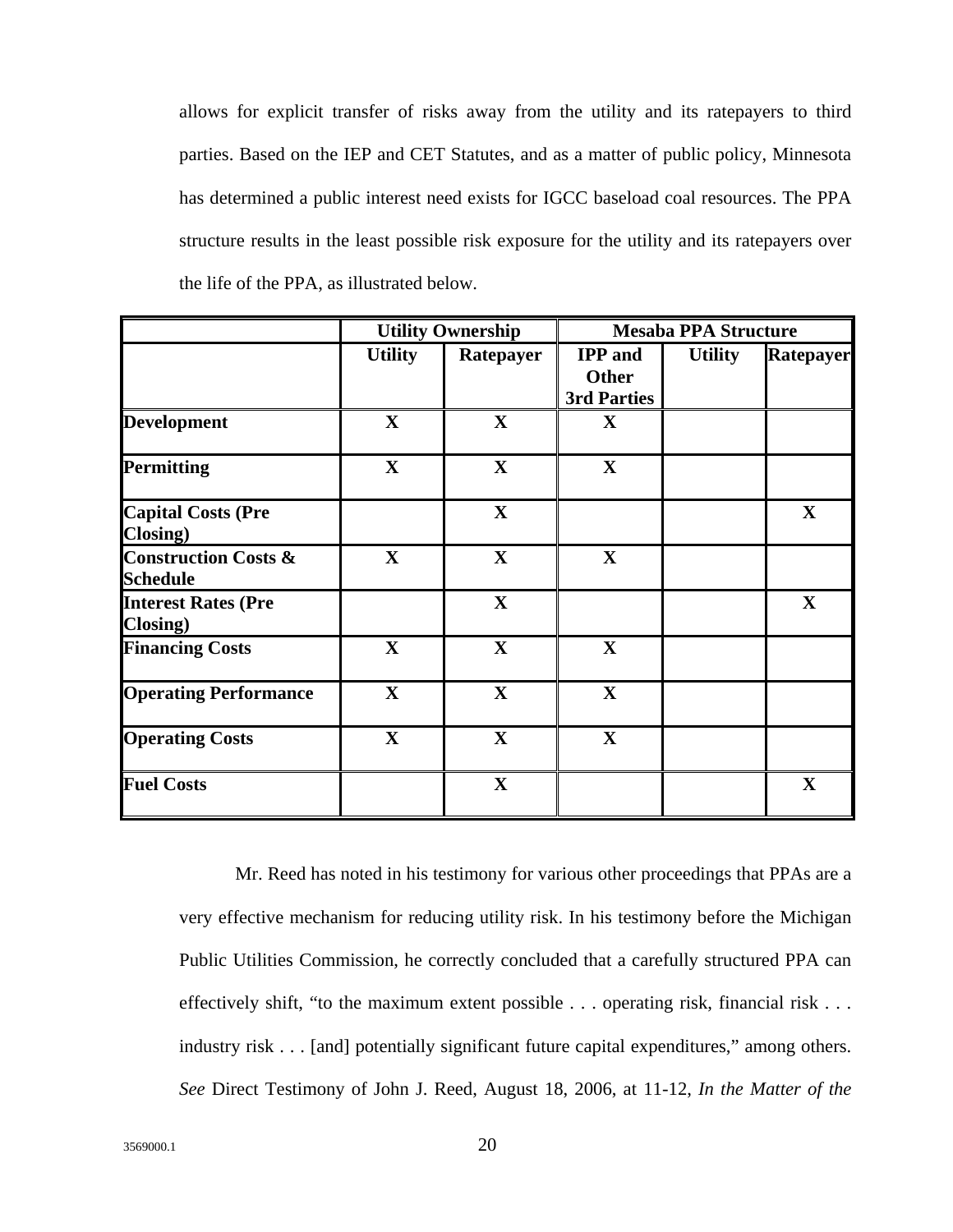*Application of Consumers Energy Company for Approval of a Power Purchase Agreement and for Other Relief in Connection with the Sale of the Palisades Nuclear Power Plant and Other Assets*, Case U-14992, attached as Exhibit RWG-7. What he does not get right is that large investments like IGCC are even more important to do through PPAs. Just because the Mesaba 1 PPA is different from so-called "industry norms" based on very different project types, it is not necessarily inappropriate or not in the public interest.

- **Q What are the some of the key risks that ratepayers bear under the Harvard Covenant approach and the MERP and Comanche arrangements that the Mesaba 1 PPA specifically protects ratepayers from by assigning the risk to the Project?**
- A There are four broad risk categories that are borne by the Project that would be borne by ratepayers under the other approaches. First, as confirmed in the testimony of Mr. Osteraas, all development risk is borne by the Project, meaning that if the Project is not built, the ratepayers do not have to pay the significant up-front development costs that must be written off. Second, the risk of a construction cost over-run is borne by the Project, because once the final EPC cost is fixed prior to start of construction, the tariff under the Mesaba 1 PPA is fixed and the risk of subsequent changes in market conditions are borne by the Project. Third, the key operating risk, that the plant does not produce electricity, is mitigated for the ratepayers because payments are only made under the Mesaba 1 PPA for the capacity actually available. Fourth, the cost of capital, including return on equity and interest rates, key cost components of any infrastructure proposal, will be fixed at start of construction, rather than floating over the life of the plant as would be the case in a rate-based plant.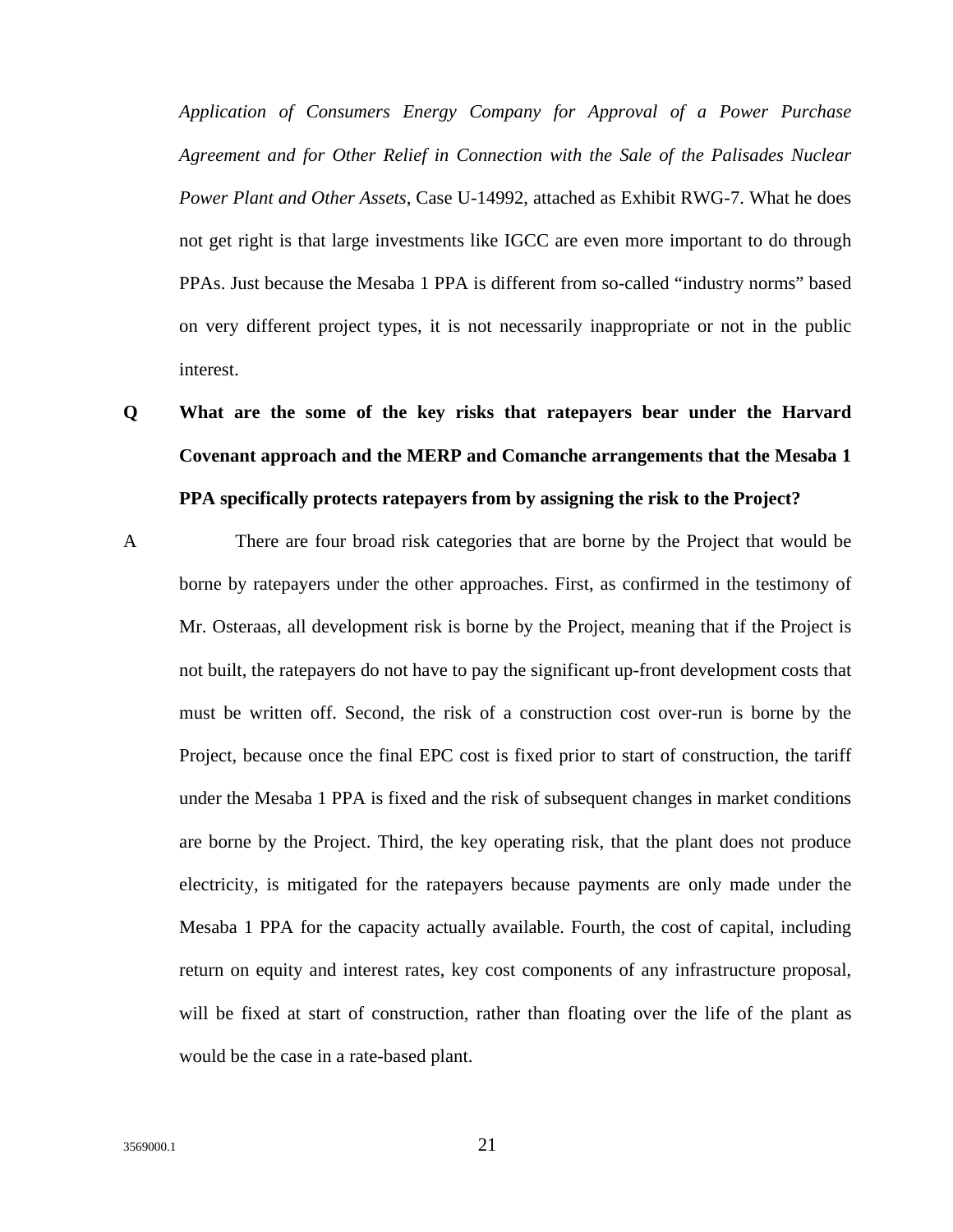- **Q Are these risk shifts achieved by means of the Mesaba 1 PPA beneficial to ratepayers?**
- A Yes. Even Mr. Reed agrees that PPAs can "provide significant value to [a utility] and its customers." In Docket No. E001/PA-05-1272 before the Commission, for approval of the sale of Interstate Power and Light Company's interests in the Duane Arnold Energy Center, Mr. Reed stated that significant value came from, among others, "key PPA terms includ[ing] [f]ixed capacity and energy pricing." Additionally, the PPA in question in that docket included terms, "where customers pay only for power that is delivered. This provides . . . customers with a high-degree of certainty and very low exposure to operating risk." *See* Direct Testimony of John J. Reed at 30, attached as Exhibit RWG-8. Similar terms in the Mesaba 1 PPA likewise offer the significant value of shifting risks away from NSP and its ratepayers.

## **Q What other beneficial risk shifts are achieved by using the PPA structure in this instance?**

A Another notable risk shift achieved by using the PPA structure is that more operating risks that ratepayers are exposed to under the self-build model are moved to the Project owner. Under the Mesaba 1 PPA, ratepayers do not bear exposure to operating risks because the cost to maintain and repair the facility is borne by the Project owners. Mr. Reed highlights this same benefit of using the PPA structure in both cases I have previously cited, making the point that, "reduced exposure to operating risk" is a "significant benefit" because "ratepayers will pay only for the power they receive at the prices fixed in the PPA. If the plant does not run for some reason, ratepayers will be responsible for the cost of replacement power only and not replacement power plus the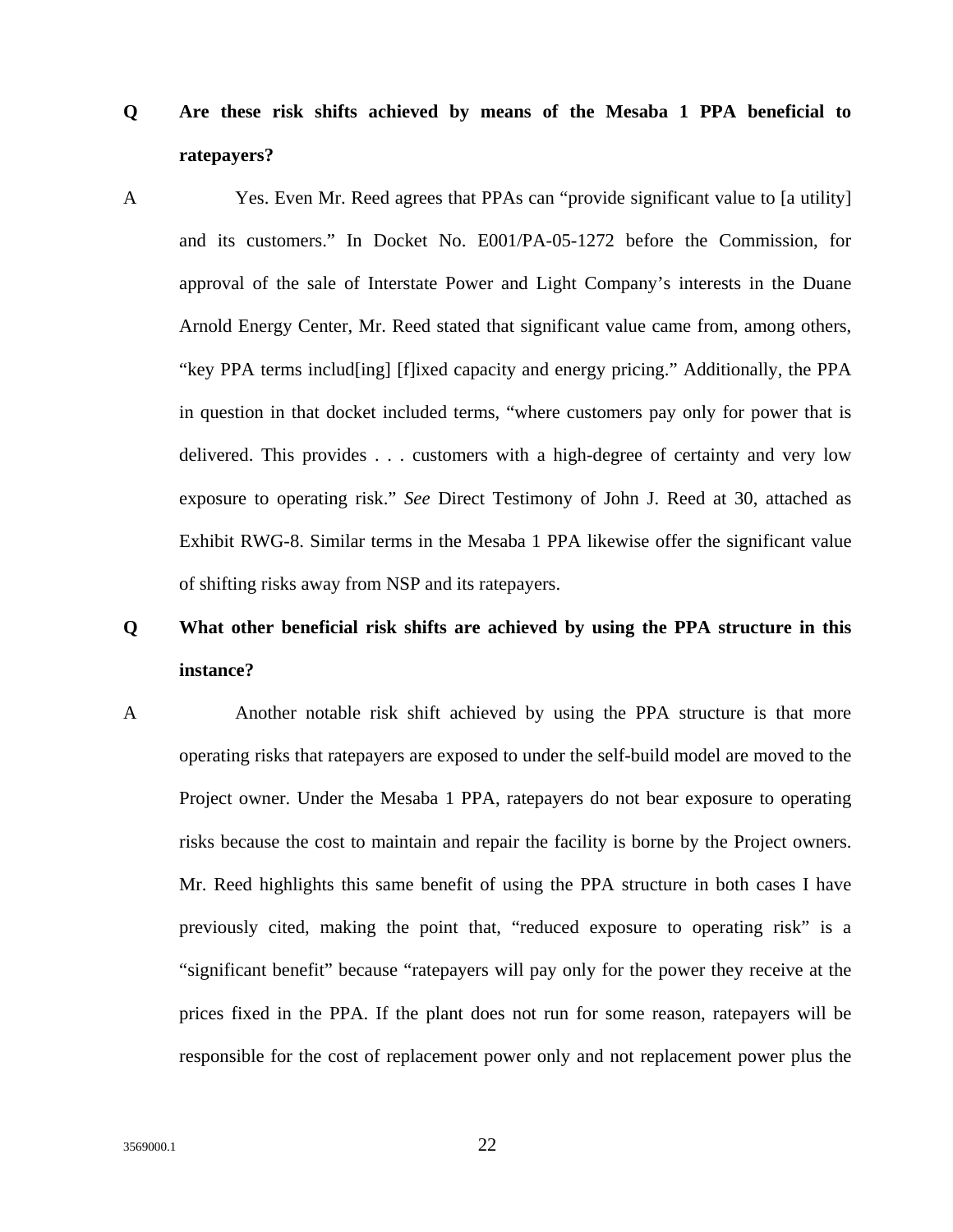cost to maintain and repair the facility, as is . . . the case [under the utility-owned model]." *See* Exhibit RWG-7, *supra*, at 31-32

#### **Q Are there other reasons for utilizing the PPA model to pursue IGCC technology?**

A Yes. We are having a hard time in the U.S. commercializing new technologies like IGCC. As a result, it is much better public policy for these initial units to be built under a PPA structure that transfers some risks from the utility and its ratepayers to third parties. Utilities are very conservative and will remain reluctant to be first movers, a role that more entrepreneurial players are situated to take on.

### **Q Why are changes to the Xcel Energy Dispatchable Gas PPA required in the context of an IGCC plant?**

- A IGCC has many positive attributes when compared to a combined cycle gas-fired resource, and these attributes that can be captured only through changes to the Xcel Energy Dispatchable Gas PPA. In addition, IGCC is a baseload technology, rather than an intermediate, dispatchable technology, and has many operating characteristics that are different from gas facilities so as to require practical changes to the contract terms. In the future many power plants built in the U.S. will be larger, baseload size and today's PPAs that are designed for smaller gas turbines will necessarily change.
- **Q Has Excelsior described all material changes to the Xcel Energy Dispatchable Gas PPA in earlier testimony, with an analysis of the reasons for each of those changes?**
- A Yes, on December 27, 2005, Excelsior submitted a lengthy filing describing all substantive differences between the Xcel Energy Dispatchable Gas PPA and its proposed PPA. In addition, the rebuttal testimony of Mr. Osteraas provides a detailed basis for all terms in the PPA that are criticized by NSP. This testimony provides the Commission with a strong record on these issues.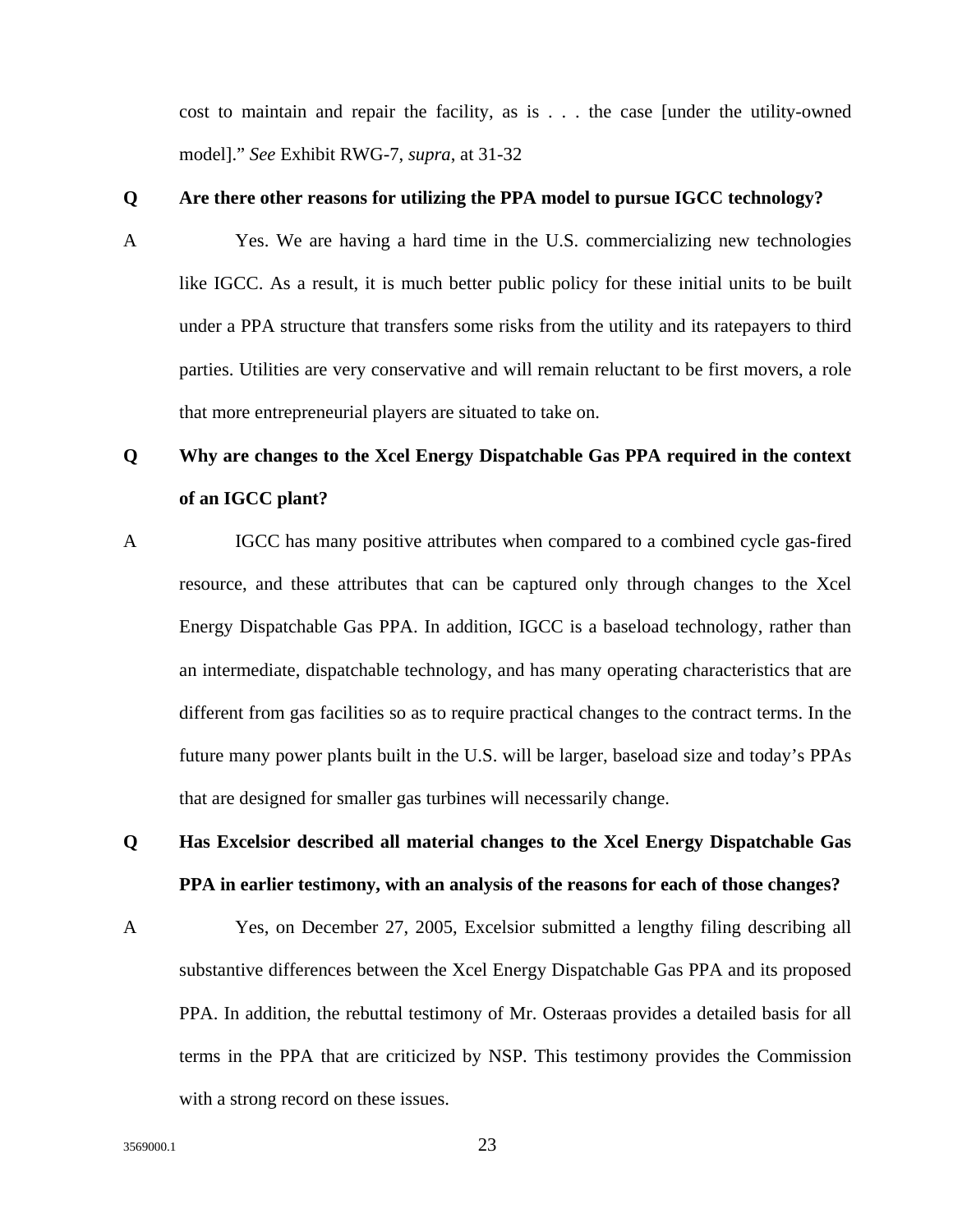#### **VI. CONCLUSIONS**

#### **Q What are the overall conclusions you reach in this testimony?**

- A My overall conclusions are:
	- 1. The project can be a win-win-win for the ratepayer, NSP and XEI, and Excelsior if the Commission adopts an adequate rate recovery mechanism. The Mesaba Energy Project creates limited and manageable risks that a rate recovery mechanism will successfully mitigate, especially since most of the development and construction risks are squarely on the shoulders of Excelsior.
	- 2. NSP's claims relating to imputed debt are overstated and unnecessarily extreme. The debt that the rating agencies could impute is a subsidiary factor relative to the overall credit worthiness of NSP and XEI. Cost of capital proceedings in rate future cases will allow NSP to account for any impact, positive or negative, of the Mesaba 1 PPA on NSP's credit profile.
	- 3. PPAs inherently lessen risk to the utility and its ratepayers. Imputed debt assigned to PPAs does not reflect the rating agencies discomfort with PPAs; it is intended to assure that financial risks borne by the utility, if any, are reflected on the utility's balance sheet. NSP's intention to self-build exposes the ratepayer to more risk and negative rating agency actions than a portfolio that includes PPAs. NSP's extremely heavy capital spending plan is certainly to be of more concern to the rating agencies than the Mesaba Energy Project, and the Project helps to reduce NSP's capital spending requirements.
	- 4. New projects like IGCC are best built under a PPA model to protect customers from having to pay for the cost of a project that does not go forward and to absorb cost overruns during construction and performance problems during operations. If